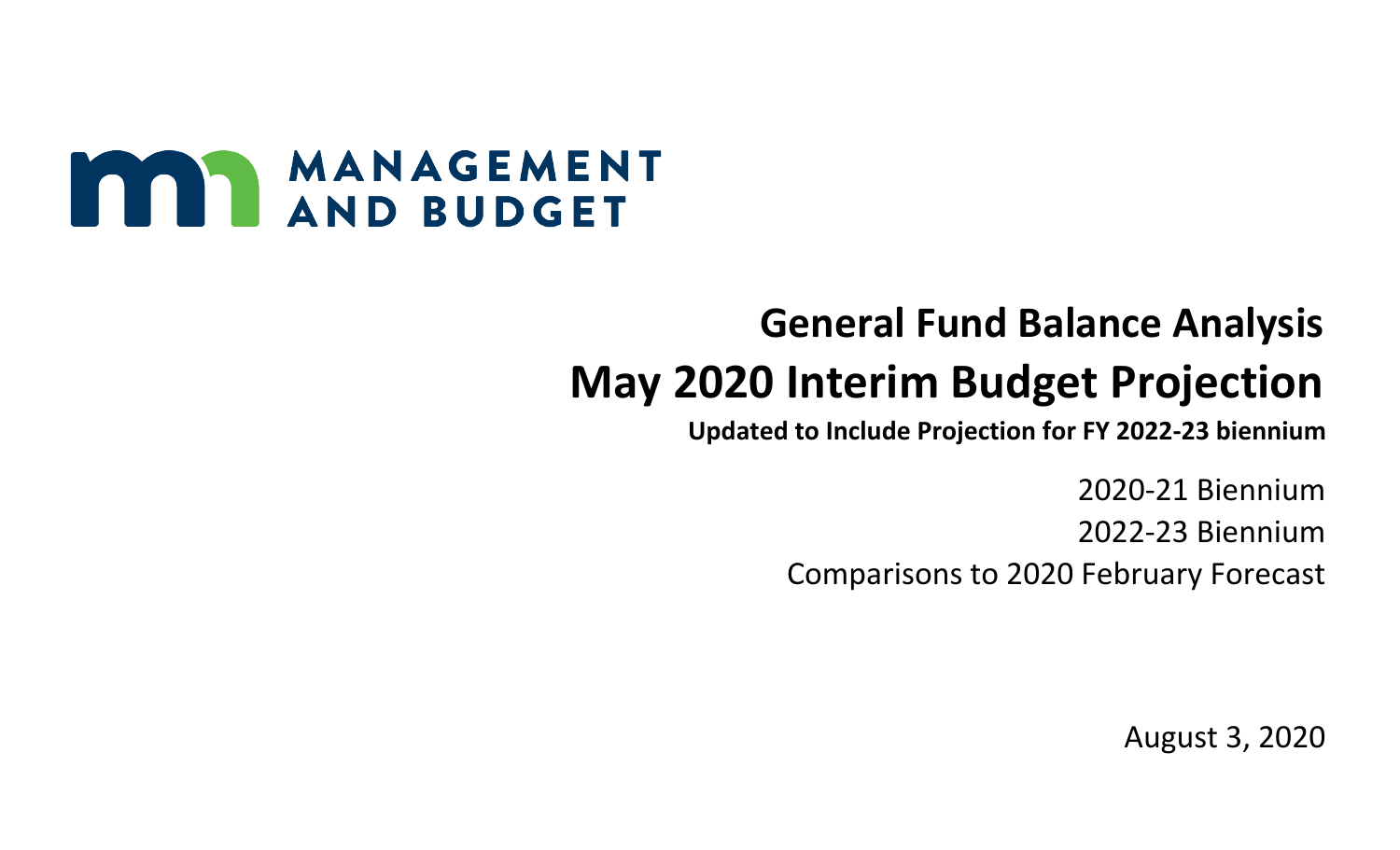## Table of Contents

|                                           | Page           |
|-------------------------------------------|----------------|
| Summary of Resources and Expenditures     | 1              |
| Revenues/Resources                        |                |
| Non-Dedicated                             | $\overline{2}$ |
| Dedicated                                 | 3              |
| <b>Transfers From Other Funds</b>         | 4              |
| Prior Year Adjustments                    | 5              |
| Expenditures/Uses                         |                |
| E-12 Education                            | 6              |
| <b>Higher Education</b>                   | 9              |
| <b>Property Tax Aids &amp; Credits</b>    | 9              |
| <b>Health &amp; Human Services</b>        | 11             |
| Public Safety & Judiciary                 | 13             |
| Transportation                            | 14             |
| Environment                               | 15             |
| <b>Agriculture &amp; Housing</b>          | 16             |
| Jobs, Economic Development & Commerce     | 16             |
| State Government & Veterans               | 17             |
| Debt Service                              | 21             |
| <b>Capital Projects &amp; Grants</b>      | 21             |
| <b>Cancellation Estimates</b>             | 21             |
| Reserves & Appropriations Carried Forward | 21             |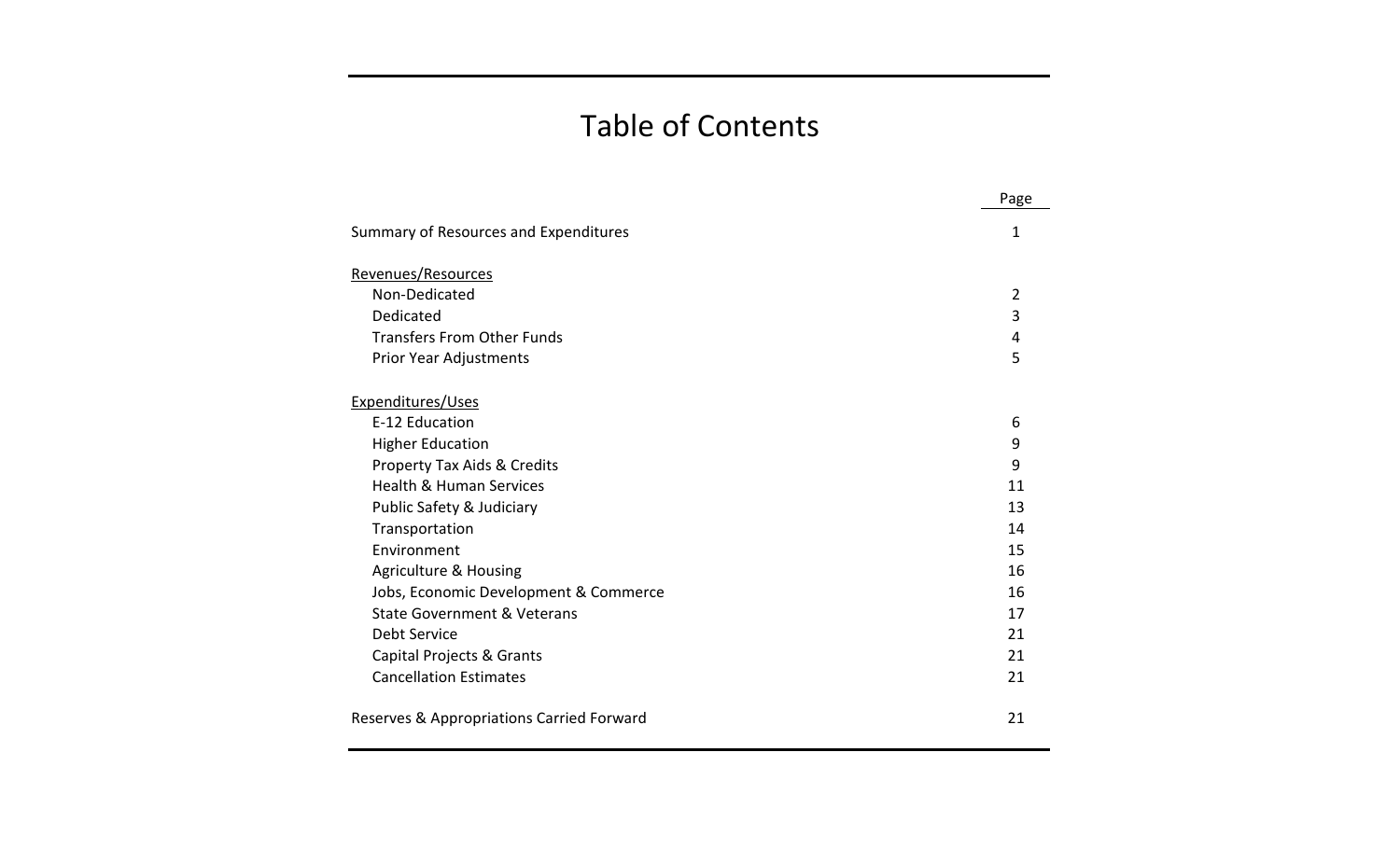| <b>General Fund - Fund Balance Analysis</b> | 2-20 Fcst  | 2-20 Fcst  | May Proj.  | May Proj.    | May Proj.    | May vs Feb   | <b>Pling Est</b> | <b>Pling Est</b> | <b>Pling Est</b> | May vs Feb   |
|---------------------------------------------|------------|------------|------------|--------------|--------------|--------------|------------------|------------------|------------------|--------------|
| (\$ in Thousands)                           | FY 2020-21 | FY 2022-23 | FY 2020    | FY 2021      | FY 2020-21   | FY 2020-21   | FY 2022          | FY 2023          | FY 2022-23       | FY 2022-23   |
| <b>General Fund Summary</b>                 |            |            |            |              |              |              |                  |                  |                  |              |
| <b>Actual &amp; Estimated Resources</b>     |            |            |            |              |              |              |                  |                  |                  |              |
| Balance Forward From Prior Year             | 3,971,359  | 4,351,156  | 3,971,359  | 2,919,446    | 3,971,359    |              | 349,318          | $-2,217,426$     | 349,318          | $-4,001,838$ |
| <b>Current Resources:</b>                   |            |            |            |              |              |              |                  |                  |                  |              |
| <b>Tax Revenues</b>                         | 46,669,345 | 49,571,270 | 22,180,466 | 20,977,858   | 43,158,324   | $-3,511,021$ | 22,023,119       | 22,975,956       | 44,999,075       | $-4,572,195$ |
| Non-Tax Revenues                            | 1,563,396  | 1,550,025  | 767,262    | 696,134      | 1,463,396    | $-100,000$   | 699,026          | 690,999          | 1,390,025        | $-160,000$   |
| <b>Subtotal Non-Dedicated Revenues</b>      | 48,232,74  | 51,121,295 | 22,947,728 | 21,673,992   | 44,621,720   | $-3,611,021$ | 22,722,145       | 23,666,955       | 46,389,100       | $-4,732,195$ |
| <b>Transfers From Other Funds</b>           | 455,986    | 305,460    | 155,936    | 300,050      | 455,986      |              | 152,689          | 30,771           | 183,460          | $-122,000$   |
| Prior Year Adjustments                      | 63,645     | 74,486     | 26,660     | 36,985       | 63,645       |              | 37,243           | 37,243           | 74,486           | $\Omega$     |
| Subtotal Other Revenue                      | 519,631    | 379,946    | 182,596    | 337,035      | 519,631      |              | 189,932          | 68,014           | 257,946          | $-122,000$   |
| <b>Subtotal Current Resources</b>           | 48,752,372 | 51,501,241 | 23,130,324 | 22,011,027   | 45,141,351   | $-3,611,021$ | 22,912,077       | 23,734,969       | 46,647,046       | $-4,854,195$ |
| <b>Total Resources Available</b>            | 52,723,731 | 55,852,397 | 27,101,683 | 24,930,473   | 49,112,710   | $-3,611,021$ | 23,261,395       | 21,517,543       | 46,996,364       | $-8,856,033$ |
| <b>Actual &amp; Estimated Expenditures</b>  |            |            |            |              |              |              |                  |                  |                  |              |
| E-12 Education                              | 19,998,881 | 20,744,714 | 9,854,258  | 10,144,623   | 19,998,881   |              | 10,295,510       | 10,449,204       | 20,744,714       |              |
| <b>Higher Education</b>                     | 3,406,152  | 3,406,128  | 1,698,853  | 1,707,299    | 3,406,152    |              | 1,703,064        | 1,703,064        | 3,406,128        |              |
| Property Tax Aids & Credits                 | 3,872,178  | 4,170,233  | 1,872,901  | 2,010,277    | 3,883,178    | 11,000       | 2,070,142        | 2,100,091        | 4,170,233        |              |
| Health & Human Services                     | 14,682,036 | 16,385,682 | 7,254,444  | 7,559,959    | 14,814,403   | 132,367      | 8,240,353        | 8,469,929        | 16,710,282       | 324,600      |
| Public Safety & Judiciary                   | 2,513,942  | 2,516,434  | 1,284,418  | 1,259,524    | 2,543,942    | 30,000       | 1,256,962        | 1,259,472        | 2,516,434        |              |
| Transportation                              | 348,637    | 246,996    | 210,447    | 138,190      | 348,637      |              | 123,718          | 123,278          | 246,996          |              |
| Environment                                 | 342,180    | 332,276    | 174,898    | 167,282      | 342,180      |              | 166,177          | 166,099          | 332,276          |              |
| Agriculture & Housing                       | 247,709    | 242,842    | 128,833    | 120,126      | 248,959      | 1,250        | 121,421          | 121,421          | 242,842          |              |
| Jobs, Economic Development & Commerce       | 372,264    | 328,988    | 211,867    | 170,397      | 382,264      | 10,000       | 162,871          | 166,117          | 328,988          |              |
| State Government & Veterans                 | 1,206,641  | 1,172,237  | 826,203    | 586,638      | 1,412,841    | 206,200      | 584,987          | 587,250          | 1,172,237        |              |
| Debt Service                                | 1,130,051  | 1,204,966  | 540,081    | 589,970      | 1,130,051    |              | 610,195          | 594,771          | 1,204,966        |              |
| Capital Projects & Grants                   | 271,904    | 304,110    | 130,034    | 141,870      | 271,904      |              | 148,421          | 155,689          | 304,110          |              |
| <b>Cancellation Estimates</b>               | $-20,000$  | $-20,000$  | $-5,000$   | $-15,000$    | $-20,000$    |              | $-5,000$         | $-15,000$        | $-20,000$        | $\Omega$     |
| Subtotal by Appropriation Bill              | 48,372,575 | 51,035,606 | 24,182,237 | 24,581,155   | 48,763,392   | 390,817      | 25,478,821       | 25,881,385       | 51,360,206       | 324,600      |
| <b>Total Expenditures &amp; Transfers</b>   | 48,372,575 | 51,035,606 | 24,182,237 | 24,581,155   | 48,763,392   | 390,817      | 25,478,821       | 25,881,385       | 51,360,206       | 324,600      |
| <b>Balance Before Reserves</b>              | 4,351,156  | 4,816,791  | 2,919,446  | 349,318      | 349,318      | $-4,001,838$ | $-2,217,426$     | $-4,363,842$     | $-4,363,842$     | $-9,180,633$ |
| Cash Flow Account                           | 350,000    | 350,000    | 350,000    | 350,000      | 350,000      |              | 350,000          | 350,000          | 350,000          |              |
| <b>Budget Reserve</b>                       | 2,358,698  | 1,867,329  | 2,358,698  | 2,358,698    | 2,358,698    |              | 1,867,329        | 1,867,329        | 1,867,329        |              |
| Stadium Reserve                             | 129,714    | 262,708    | 56,052     | 66,255       | 66,255       | $-63,459$    | 80,827           | 100,942          | 100,942          | $-161,766$   |
| <b>Budgetary Balance</b>                    | 1,512,744  | 2,336,754  | 154,696    | $-2,425,635$ | $-2,425,635$ | $-3,938,379$ | $-4,515,582$     | $-6,682,113$     | $-6,682,113$     | $-9,018,867$ |

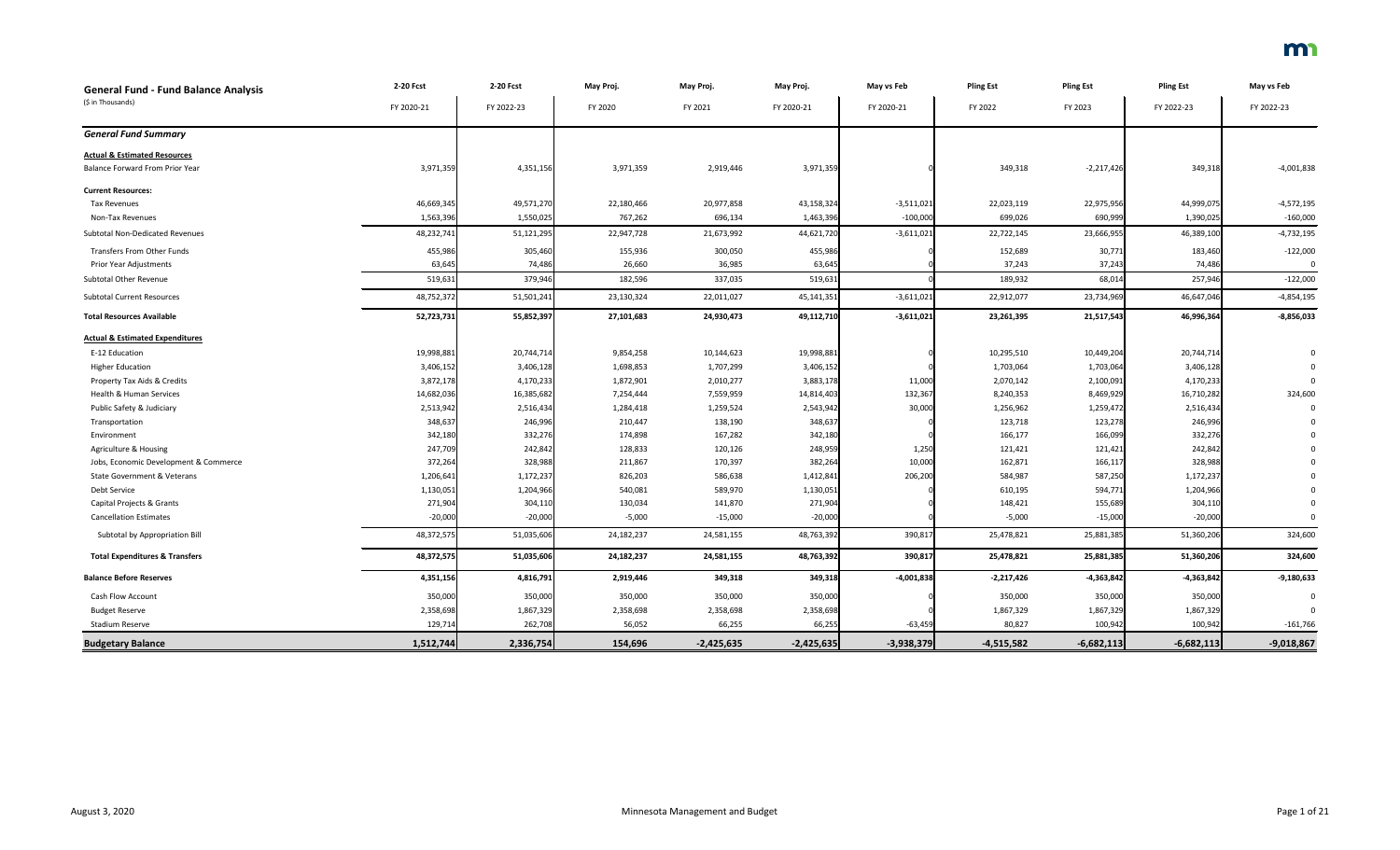| <b>General Fund - Fund Balance Analysis</b>     | 2-20 Fcst    | 2-20 Fcst    | May Proj.    | May Proj.    | May Proj.       | May vs Feb   | <b>Pling Est</b> | <b>Pling Est</b> | <b>Pling Est</b> | May vs Feb   |
|-------------------------------------------------|--------------|--------------|--------------|--------------|-----------------|--------------|------------------|------------------|------------------|--------------|
| (\$ in Thousands)                               | FY 2020-21   | FY 2022-23   | FY 2020      | FY 2021      | FY 2020-21      | FY 2020-21   | FY 2022          | FY 2023          | FY 2022-23       | FY 2022-23   |
|                                                 |              |              |              |              |                 |              |                  |                  |                  |              |
| <b>Non-Dedicated Revenue</b>                    |              |              |              |              |                 |              |                  |                  |                  |              |
| <b>Tax Revenues:</b>                            |              |              |              |              |                 |              |                  |                  |                  |              |
| Individual Income Tax                           | 29,217,100   | 31,209,300   | 14,130,000   | 13,453,700   | 27,583,700      | $-1,633,400$ | 13,771,600       | 14,014,400       | 27,786,000       | $-3,423,300$ |
| Individual Income Tax Refunds                   | $-3,229,200$ | $-3,349,600$ | $-1,852,600$ | $-1,402,500$ | $-3,255,100$    | $-25,900$    | $-1,410,300$     | $-1,184,600$     | $-2,594,900$     | 754,700      |
| <b>Individual Income Tax</b>                    | 25,987,900   | 27,859,700   | 12,277,400   | 12,051,200   | 24,328,600      | $-1,659,300$ | 12,361,300       | 12,829,800       | 25,191,100       | $-2,668,600$ |
| Corporate Income Tax                            | 3,573,005    | 3,622,108    | 1,788,089    | 1,423,839    | 3,211,928       | $-361,077$   | 1,523,992        | 1,726,538        | 3,250,530        | $-371,578$   |
| Corporate Income Tax Refunds                    | $-458,925$   | $-381,842$   | $-233,267$   | $-269,160$   | $-502,427$      | $-43,502$    | $-199,128$       | $-156,943$       | $-356,071$       | 25,771       |
| <b>Corporate Income Tax</b>                     | 3,114,080    | 3,240,266    | 1,554,822    | 1,154,679    | 2,709,501       | $-404,579$   | 1,324,864        | 1,569,595        | 2,894,459        | $-345,807$   |
| Sales Tax                                       | 12,429,582   | 13,159,234   | 5,858,497    | 5,193,117    | 11,051,614      | $-1,377,968$ | 5,777,892        | 5,955,620        | 11,733,512       | $-1,425,722$ |
| Sales Tax Refunds                               | $-382,203$   | $-352,002$   | $-173,702$   | $-181,501$   | $-355,203$      | 27,000       | $-176,500$       | $-175,502$       | $-352,002$       |              |
| Sales Tax Refunds, Indian Sales Tax             | $-25,000$    | $-25,800$    | $-12,400$    | $-12,600$    | $-25,000$       |              | $-12,800$        | $-13,000$        | $-25,800$        |              |
| 12, CH 299 MPLS Sales Tax to MSFA               | 4,543        | 5,503        | 2,120        | 2,423        | 4,543           |              | 2,609            | 2,894            | 5,503            |              |
| MPLS Sales Tax w/Holding for NFL Stadium        | 17,183       | 36,737       |              | 17,183       | 17,183          |              | 18,224           | 18,513           | 36,737           |              |
| <b>Sales Tax</b>                                | 12,044,105   | 12,823,672   | 5,674,515    | 5,018,622    | 10,693,137      | $-1,350,968$ | 5,609,425        | 5,788,525        | 11,397,950       | $-1,425,722$ |
| <b>Statewide Property Tax</b>                   | 1,561,873    | 1,535,635    | 726,660      | 823,446      | 1,550,106       | $-11,767$    | 767,814          | 767,821          | 1,535,635        | $\Omega$     |
| <b>Statewide Property Tax</b>                   | 1,561,873    | 1,535,635    | 726,660      | 823,446      | 1,550,106       | $-11,767$    | 767,814          | 767,821          | 1,535,635        | 0            |
| <b>Estate Tax</b>                               | 336,000      | 362,700      | 168,000      | 168,000      | 336,000         |              | 175,700          | 187,000          | 362,700          |              |
| <b>Estate Tax Refunds</b>                       | $-11,900$    | $-17,000$    | $-4,100$     | $-7,800$     | $-11,900$       |              | $-8,200$         | $-8,800$         | $-17,000$        |              |
| <b>Estate Tax</b>                               | 324,100      | 345,700      | 163,900      | 160,200      | 324,100         |              | 167,500          | 178,200          | 345,700          |              |
| Liquor, Wine & Beer Tax                         | 193,470      | 200,440      | 96,060       | 97,410       | 193,470         |              | 99,070           | 101,370          | 200,440          |              |
| Liquor, Wine & Beer Tax Refunds                 | $-1,600$     | $-1,500$     | $-800$       | $-800$       | $-1,600$        |              | $-750$           | $-750$           | $-1,500$         |              |
| Liquor, Wine & Beer Tax                         | 191,870      | 198,940      | 95,260       | 96,610       | 191,870         |              | 98,320           | 100,620          | 198,940          | 0            |
| Cigarette & Tobacco Products Tax                | 1,165,350    | 1,136,140    | 587,570      | 577,780      | 1,165,350       |              | 570,010          | 566,130          | 1,136,140        |              |
| Cigarette & Tobacco Products Tax Refunds        | $-20,900$    | $-21,400$    | $-10,300$    | $-10,600$    | $-20,900$       |              | $-10,700$        | $-10,700$        | $-21,400$        |              |
| <b>Cigarette &amp; Tobacco Products Tax</b>     | 1,144,450    | 1,114,740    | 577,270      | 567,180      | 1,144,450       |              | 559,310          | 555,430          | 1,114,740        | 0            |
| <b>Taconite Occupation Tax</b>                  | 39,400       | 38,700       | 19,700       | 19,700       | 39,400          |              | 19,700           | 19,000           | 38,700           |              |
| <b>Mortgage Registry Tax</b>                    | 273,894      | 256,435      | 146,376      | 127,518      | 273,894         |              | 126,794          | 129,641          | 256,435          |              |
| Deed Transfer Tax                               | 299,175      | 317,775      | 145,257      | 153,918      | 299,175         |              | 157,086          | 160,689          | 317,775          |              |
| <b>Deed Transfer Tax</b>                        | 299,175      | 317,775      | 145,257      | 153,918      | 299,175         |              | 157,086          | 160,689          | 317,775          | $\mathbf 0$  |
| Insurance Gross Earn & Fire Marshall            | 869,736      | 928,949      | 423,727      | 425,702      | 849,429         | $-20,307$    | 435,412          | 460,771          | 896,183          | $-32,766$    |
| Insurance Gross Earn & Fire Marshall Refunds    | $-4,500$     | $-5,000$     | $-2,000$     | $-2,500$     | $-4,500$        |              | $-2,500$         | $-2,500$         | $-5,000$         | $\mathbf{0}$ |
| <b>Insurance Gross Earn &amp; Fire Marshall</b> | 865,236      | 923,949      | 421,727      | 423,202      | 844,929         | $-20,307$    | 432,912          | 458,271          | 891,183          | $-32,766$    |
| <b>Controlled Substance Tax</b>                 | 10           | 10           | -5           | 5            | 10 <sup>1</sup> |              | - 5              |                  | 10               |              |
| <b>Other Gross Earnings</b>                     | 100          | 100          | 50           | 50           | 100             |              | 50               | 50               | 100              |              |

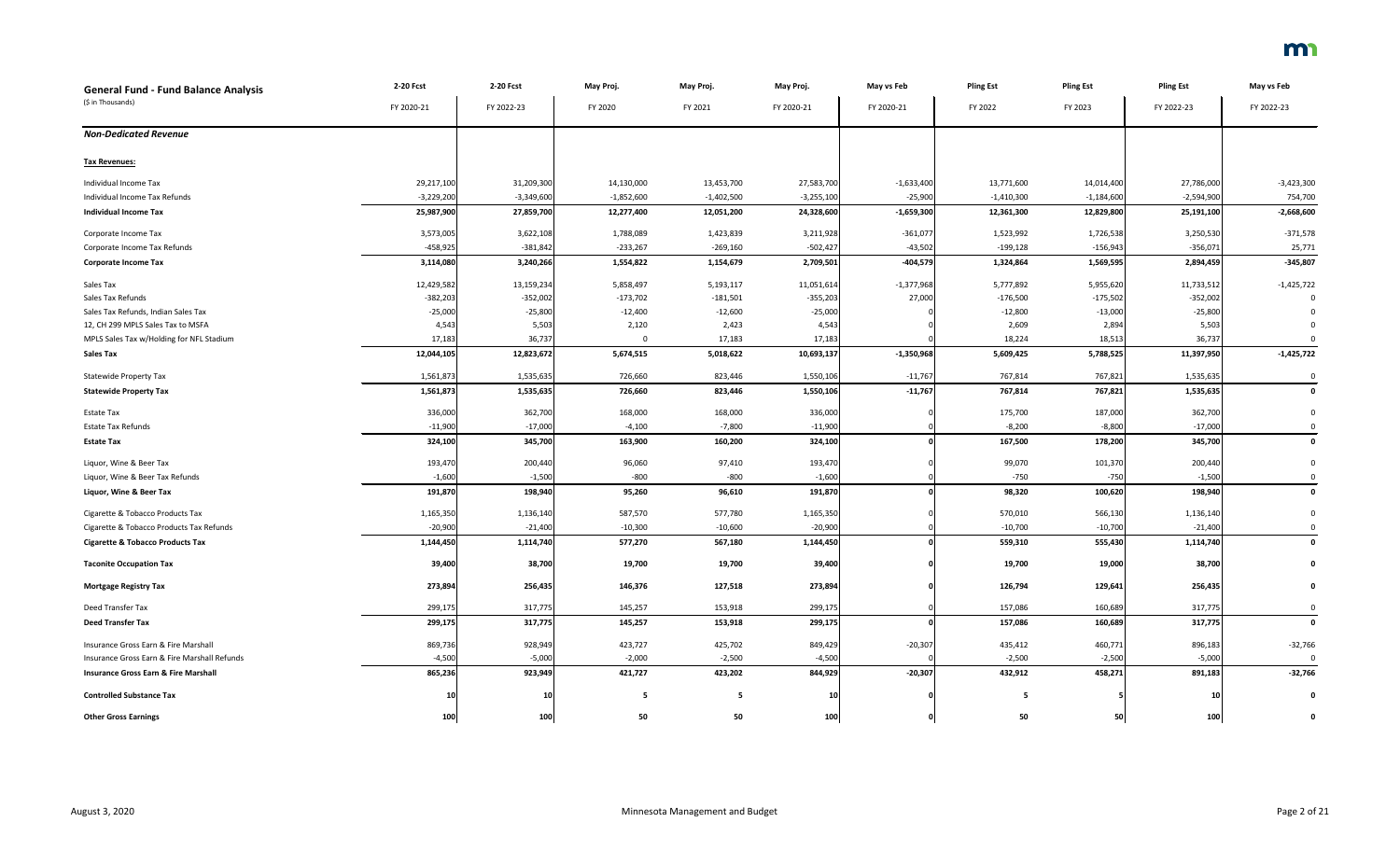| <b>General Fund - Fund Balance Analysis</b> | 2-20 Fcst  | 2-20 Fcst  | May Proj.   | May Proj.   | May Proj.  | May vs Feb   | <b>Pling Est</b> | <b>Pling Est</b> | <b>Pling Est</b> | May vs Feb   |
|---------------------------------------------|------------|------------|-------------|-------------|------------|--------------|------------------|------------------|------------------|--------------|
| (\$ in Thousands)                           | FY 2020-21 | FY 2022-23 | FY 2020     | FY 2021     | FY 2020-21 | FY 2020-21   | FY 2022          | FY 2023          | FY 2022-23       | FY 2022-23   |
| Lawful Gambling Comb Rcpts Tax              | 216,400    | 256,700    | 80,000      | 72,300      | 152,300    | $-64,100$    | 75,900           | 81,500           | 157,400          | $-99,300$    |
| <b>Gambling Tax Refunds</b>                 | $-500$     | $-500$     | $-250$      | $-250$      | $-500$     |              | $-250$           | $-250$           | $-500$           | 0            |
| <b>Lawful Gambling Taxes</b>                | 215,900    | 256,200    | 79,750      | 72,050      | 151,800    | $-64,100$    | 75,650           | 81,250           | 156,900          | $-99,300$    |
| Lawful Gambling Taxes - February 2012 Base  | [73,800]   | [73,800]   | [36,900]    | [36,900]    | [73, 800]  | [0]          | [36,900]         | [36,900]         | [73,800]         | [0]          |
| Lawful Gambling Taxes - Stadium             | [142, 100] | [182, 400] | [42, 850]   | [35, 150]   | [78,000]   | $[-64, 100]$ | [38, 750]        | [44, 350]        | [83, 100]        | $[-99, 300]$ |
| <b>Medical Assistance Surcharges</b>        | 618,608    | 670,154    | 303,777     | 314,831     | 618,608    |              | 327,742          | 342,412          | 670,154          | $\mathbf 0$  |
| <b>Other Tax Refunds</b>                    | $-11,356$  | $-10,706$  | $-6,003$    | $-5,353$    | $-11,356$  |              | $-5,353$         | $-5,353$         | $-10,706$        | 0            |
| <b>Tax Revenues</b>                         | 46,669,345 | 49,571,270 | 22,180,466  | 20,977,858  | 43,158,324 | $-3,511,021$ | 22,023,119       | 22,975,956       | 44,999,075       | $-4,572,195$ |
| <b>Non-Tax Revenues:</b>                    |            |            |             |             |            |              |                  |                  |                  |              |
| <b>Investment Income</b>                    | 180,000    | 180,000    | 70,000      | 10,000      | 80,000     | $-100,000$   | 10,000           | 10,000           | 20,000           | $-160,000$   |
| <b>Lottery Revenue</b>                      | 124,755    | 127,102    | 61,500      | 63,255      | 124,755    |              | 63,551           | 63,551           | 127,102          | 0            |
| <b>Tobacco Settlements</b>                  | 308,495    | 303,239    | 154,254     | 154,241     | 308,495    |              | 154,447          | 148,792          | 303,239          | $\mathbf 0$  |
| <b>Fees</b>                                 |            |            |             |             |            |              |                  |                  |                  |              |
| <b>Departmental Earnings</b>                | 408,368    | 399,753    | 207,251     | 201,117     | 408,368    |              | 200,515          | 199,238          | 399,753          | 0            |
| <b>Departmental Earnings</b>                | 408,368    | 399,753    | 207,251     | 201,117     | 408,368    |              | 200,515          | 199,238          | 399,753          | 0            |
| <b>DHS MSOP Collections</b>                 | 28,000     | 28,000     | 14,000      | 14,000      | 28,000     |              | 14,000           | 14,000           | 28,000           | $\mathbf 0$  |
| <b>DHS MSOP Collections</b>                 | 28,000     | 28,000     | 14,000      | 14,000      | 28,000     |              | 14,000           | 14,000           | 28,000           | $\mathbf 0$  |
| DHS SOS Collections                         | 159,800    | 162,300    | 78,650      | 81,150      | 159,800    |              | 81,150           | 81,150           | 162,300          | 0            |
| <b>DHS SOS Collections</b>                  | 159,800    | 162,300    | 78,650      | 81,150      | 159,800    |              | 81,150           | 81,150           | 162,300          | $\mathbf 0$  |
| Fines & Surcharges                          | 147,990    | 150,576    | 74,965      | 73,025      | 147,990    |              | 75,434           | 75,142           | 150,576          | $\mathbf 0$  |
| Fine & Surcharges                           | 147,990    | 150,576    | 74,965      | 73,025      | 147,990    |              | 75,434           | 75,142           | 150,576          | $\mathbf 0$  |
| Fees                                        | 744,158    | 740,629    | 374,866     | 369,292     | 744,158    |              | 371,099          | 369,530          | 740,629          | 0            |
| <b>Other Non-Dedicated Revenue</b>          |            |            |             |             |            |              |                  |                  |                  |              |
| All Other Non-Dedicated Revenue             | 205,988    | 199,055    | 106,642     | 99,346      | 205,988    |              | 99,929           | 99,126           | 199,055          | 0            |
| All Other Non-Dedicated Revenue             | 205,988    | 199,055    | 106,642     | 99,346      | 205,988    |              | 99,929           | 99,126           | 199,055          | $\mathbf 0$  |
| <b>Non-Tax Revenues</b>                     | 1,563,396  | 1,550,025  | 767,262     | 696,134     | 1,463,396  | $-100,000$   | 699,026          | 690,999          | 1,390,025        | $-160,000$   |
| <b>Net Non-Dedicated Revenue</b>            | 48,232,741 | 51,121,295 | 22,947,728  | 21,673,992  | 44,621,720 | $-3,611,021$ | 22,722,145       | 23,666,955       | 46,389,100       | $-4,732,195$ |
| <b>Dedicated Revenues</b>                   |            |            |             |             |            |              |                  |                  |                  |              |
| All Other Dedicated Revenues                |            |            | $\mathbf 0$ | $\mathsf 0$ |            |              | $\overline{0}$   |                  |                  | 0            |
| <b>Dedicated Revenue</b>                    | $\Omega$   | 0          | $\mathbf 0$ | $\mathbf 0$ | 0          | 0            | $\mathbf 0$      | 0                |                  | $\mathbf 0$  |

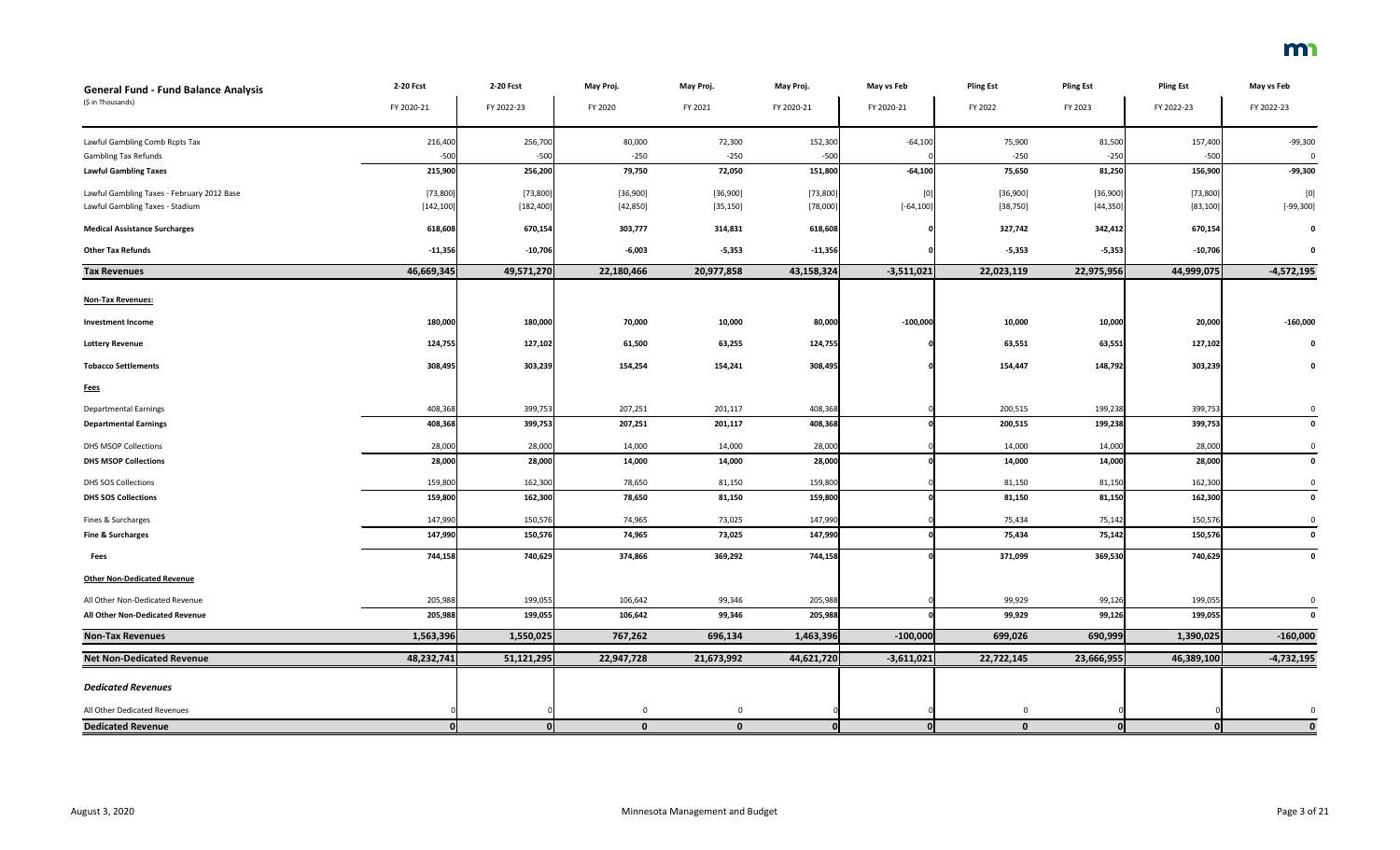| <b>General Fund - Fund Balance Analysis</b>                   | 2-20 Fcst  | 2-20 Fcst  | May Proj. | May Proj. | May Proj.  | May vs Feb | <b>Pling Est</b> | <b>Pling Est</b> | <b>Pling Est</b> | May vs Feb   |
|---------------------------------------------------------------|------------|------------|-----------|-----------|------------|------------|------------------|------------------|------------------|--------------|
| (\$ in Thousands)                                             | FY 2020-21 | FY 2022-23 | FY 2020   | FY 2021   | FY 2020-21 | FY 2020-21 | FY 2022          | FY 2023          | FY 2022-23       | FY 2022-23   |
| <b>Transfers From Other Funds</b>                             |            |            |           |           |            |            |                  |                  |                  |              |
| Other special Revenue Funds                                   | 5,666      | 5,734      | 2,867     | 2,799     | 5,666      |            | 2,867            | 2,867            | 5,734            |              |
| <b>Other Special Revenue Funds</b>                            | 5,666      | 5,734      | 2,867     | 2,799     | 5,666      |            | 2,867            | 2,867            | 5,734            | $\mathbf{0}$ |
| <b>All Other Transfers</b>                                    | 19,280     | 19,280     | 9,640     | 9,640     | 19,280     |            | 9,640            | 9,640            | 19,280           |              |
| <b>Admin Dept-Plant Mgmt</b>                                  | 5,774      | 6,012      | 2,887     | 2,887     | 5,774      |            | 2,965            | 3,047            | 6,012            |              |
| 97, CH 239-Public Safety Alcohol Monitoring                   | 17,994     | 17,926     | 8,963     | 9,031     | 17,994     |            | 8,963            | 8,963            | 17,926           |              |
| Laws 1997, Transfer In                                        | 17,994     | 17,926     | 8,963     | 9,031     | 17,994     |            | 8,963            | 8,963            | 17,926           |              |
| M.S 16B.24 - Admin FR&R Transfers                             | 9,176      | 9,176      | 4,588     | 4,588     | 9,176      |            | 4,588            | 4,588            | 9,176            | $\mathbf 0$  |
| 08, CH 364 - MDH Tr fr SGSR Fund                              | 154        | 154        | 77        | 77        | 154        |            | 77               | 77               | 154              |              |
| Laws 2008, Transfers In                                       | 154        | 154        | 77        | 77        | 154        |            | 77               | 77               | 154              |              |
| 10, CH 215 - DNR Tr fr Spec Rev Fund                          | 1,193      | 1,190      | 598       | 595       | 1,193      |            | 595              | 595              | 1,190            |              |
| Laws 2010, Transfers In                                       | 1,193      | 1,190      | 598       | 595       | 1,193      |            | 595              | 595              | 1,190            |              |
| M.S 16A. 724 - Tr fr HCAF Fund                                | 244,000    |            | 122,000   | 122,000   | 244,000    |            | $\Omega$         |                  |                  |              |
| 19, SS1, Ch 6 - Extend Provider Tax - Tr fr HCAF <sup>®</sup> |            | 244,000    | $\Omega$  | $\Omega$  |            |            | 122,000          |                  | 122,000          | $-122,000$   |
| M.S 16A. 724 - Tr fr HCAF Fund                                | 244,000    | 244,000    | 122,000   | 122,000   | 244,000    |            | 122,000          |                  | 122,000          | $-122,000$   |
| 15, CH 77 - Parking Internal Service Fund                     | 1,988      | 1,988      | 994       | 994       | 1,988      |            | 994              | 994              | 1,988            | 0            |
| Laws 2015, Transfers In                                       | 1,988      | 1,988      | 994       | 994       | 1,988      |            | 994              | 994              | 1,988            | $\mathbf{0}$ |
| 19, SS1, Ch 9 - Transfer from Premium Security Plan Account   | 142,000    |            | $\Omega$  | 142,000   | 142,000    |            |                  |                  |                  |              |
| 19, Ch 60 - Tr from Opiate Epidemic Response Account          | 5,439      |            | $\Omega$  | 5,439     | 5,439      |            |                  |                  |                  |              |
| 19, SS1, CH 9 - Transfer from Long Term Care Options Account  | 3,242      |            | 3,242     |           | 3,242      |            |                  |                  |                  |              |
| 19, SS1, CH11 - PELSB Licensure Fees (SPRECREV)               | 80         |            | 80        |           | -80        |            |                  |                  |                  |              |
| Laws 2019, Transfer In                                        | 150,761    |            | 3,322     | 147,439   | 150,761    |            | $\mathbf{0}$     |                  |                  |              |
| <b>Transfers From Other Funds</b>                             | 455,986    | 305,460    | 155,936   | 300,050   | 455,986    |            | 152,689          | 30,771           | 183,460          | $-122,000$   |

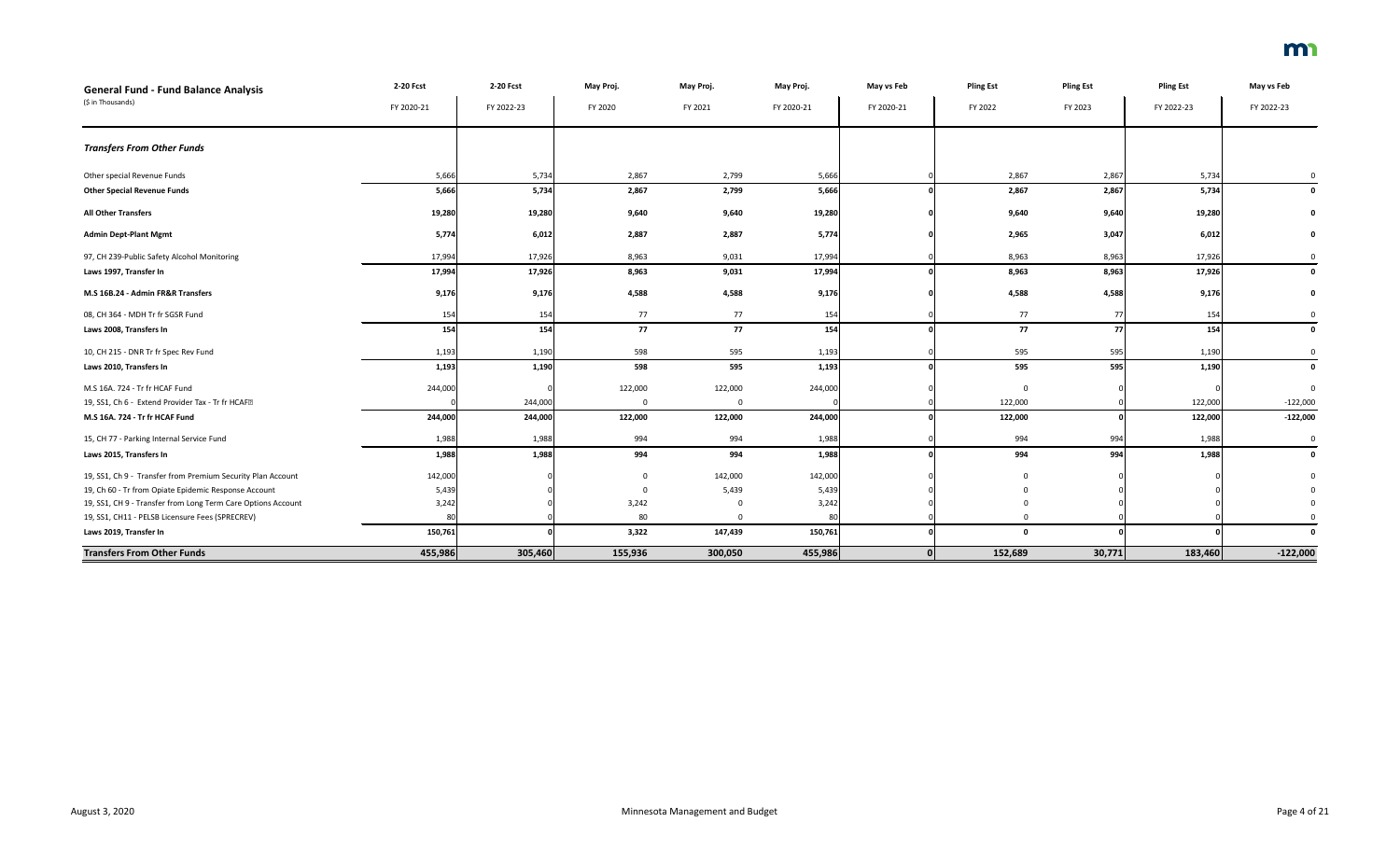| <b>General Fund - Fund Balance Analysis</b>                   | 2-20 Fcst  | 2-20 Fcst  | May Proj. | May Proj. | May Proj.  | May vs Feb | <b>Pling Est</b> | <b>Pling Est</b> | <b>Pling Est</b> | May vs Feb |
|---------------------------------------------------------------|------------|------------|-----------|-----------|------------|------------|------------------|------------------|------------------|------------|
| (\$ in Thousands)                                             | FY 2020-21 | FY 2022-23 | FY 2020   | FY 2021   | FY 2020-21 | FY 2020-21 | FY 2022          | FY 2023          | FY 2022-23       | FY 2022-23 |
| <b>Prior Year Adjustment and Other Financial Transactions</b> |            |            |           |           |            |            |                  |                  |                  |            |
| Cancel of Prior Year Encumbrances                             | 70,000     | 70,000     | 35,000    | 35,000    | 70,000     |            | 35,000           | 35,000           | 70,000           |            |
| <b>Cancel of Prior Year Encumbrances</b>                      | 70,000     | 70,000     | 35,000    | 35,000    | 70,000     |            | 35,000           | 35,000           | 70,000           |            |
| <b>Prior Yr Revenue &amp; Transfers</b>                       |            |            |           |           |            |            |                  |                  |                  |            |
| Loan Receipts                                                 | 2,418      | 2,418      | 1,209     | 1,209     | 2,418      |            | 1,209            | 1,209            | 2,418            |            |
| Loan Issuances                                                | $-2,576$   | $-2,576$   | $-1,288$  | $-1,288$  | $-2,576$   |            | $-1,288$         | $-1,288$         | $-2,576$         |            |
| 19, SS1, CH 6 - Senior Property Tax Deferral app due date chg | $-60$      |            |           | $-60$     |            |            |                  |                  |                  |            |
| <b>Net Loan Activity</b>                                      | $-218$     | $-158$     | $-79$     | $-139$    | $-218$     |            | $-79$            | $-79$            | $-158$           |            |
| Cash Advance (to MSFA for MPLS NFL Stadium Obligation)        | $-8,261$   |            | $-8,261$  |           | $-8,261$   |            |                  |                  |                  |            |
| Advance Reimbursement (from MPLS)                             | 2,124      | 4,644      |           | 2,124     | 2,124      |            | 2,322            | 2,322            | 4,644            |            |
| Net Cash Advance & Reimbursement                              | $-6,137$   | 4,644      | $-8,261$  | 2,124     | $-6,137$   |            | 2,322            | 2,322            | 4,644            |            |
| Other                                                         |            |            |           |           |            |            |                  |                  |                  |            |
| Other                                                         |            |            |           |           |            |            |                  |                  |                  |            |
| <b>Prior Year Adjustments</b>                                 | 63,645     | 74,486     | 26,660    | 36,985    | 63,645     |            | 37,243           | 37,243           | 74,486           |            |

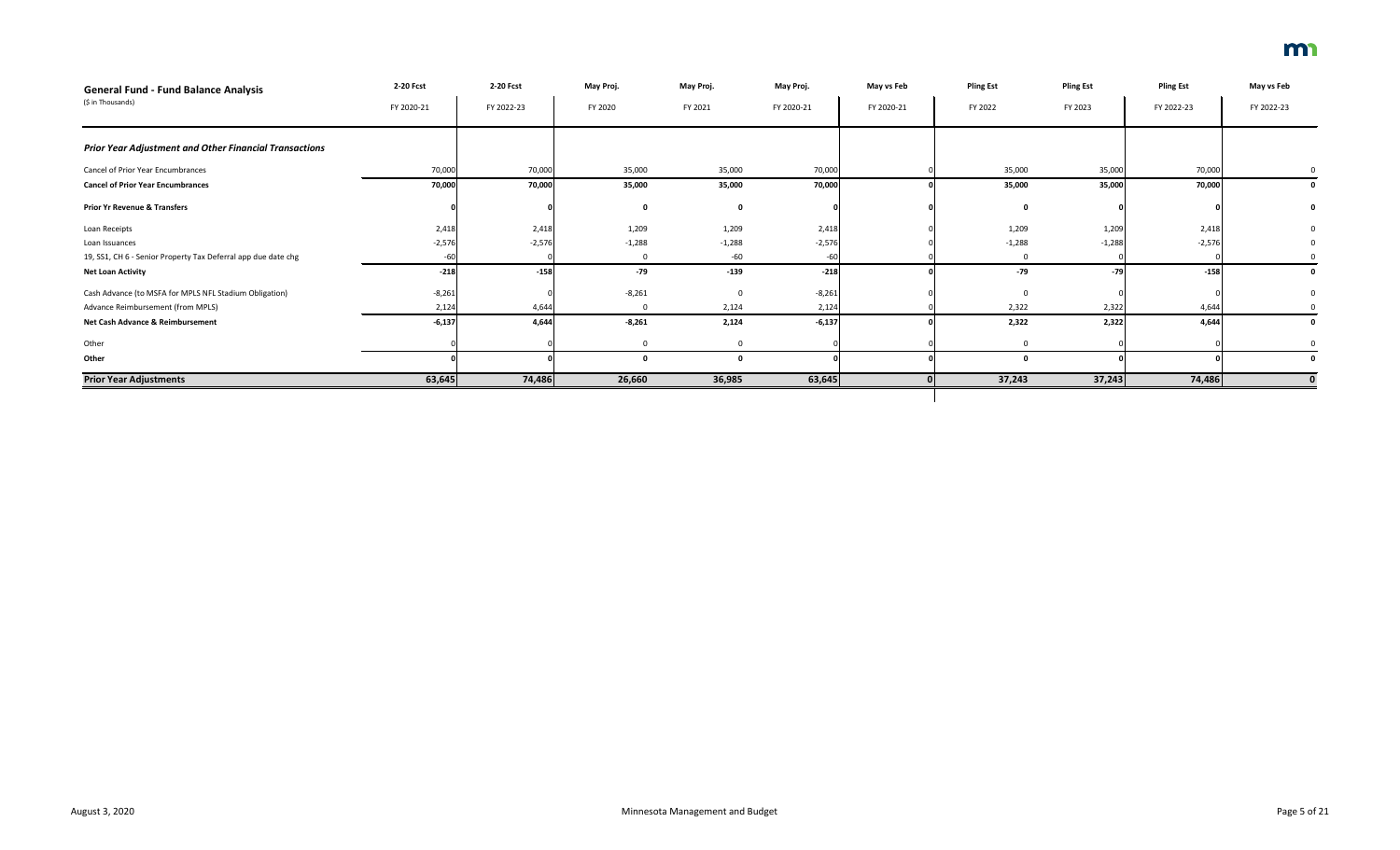| <b>General Fund - Fund Balance Analysis</b>             | 2-20 Fcst  | 2-20 Fcst  | May Proj. | May Proj.   | May Proj.  | May vs Feb | <b>Pling Est</b> | <b>Pling Est</b> | <b>Pling Est</b> | May vs Feb   |
|---------------------------------------------------------|------------|------------|-----------|-------------|------------|------------|------------------|------------------|------------------|--------------|
| (\$ in Thousands)                                       | FY 2020-21 | FY 2022-23 | FY 2020   | FY 2021     | FY 2020-21 | FY 2020-21 | FY 2022          | FY 2023          | FY 2022-23       | FY 2022-23   |
| <b>E-12 Education</b>                                   |            |            |           |             |            |            |                  |                  |                  |              |
| <b>General Education</b>                                | 14,857,975 | 15,073,491 | 7,348,336 | 7,509,639   | 14,857,975 |            | 7,528,032        | 7,545,459        | 15,073,491       | 0            |
| <b>Enrollment Options Transportation</b>                | 39         | -45        | 19        | 20          |            |            | 22               |                  | 45               |              |
| Abatement Aid                                           | 4,597      | 6,716      | 1,770     | 2,827       | 4,597      |            | 3,221            | 3,495            | 6,716            |              |
| <b>Consolidation Transition Aid</b>                     | 270        | 450        | $\Omega$  | 270         | 270        |            | 165              | 285              | 450              |              |
| Nonpublic Pupil Aid                                     | 36,607     | 40,251     | 17,690    | 18,917      | 36,607     |            | 19,777           | 20,474           | 40,251           |              |
| <b>Nonpublic Transportation</b>                         | 39,179     | 40,418     | 19,079    | 20,100      | 39,179     |            | 20,286           | 20,132           | 40,418           |              |
| Spec Prov for Select Districts                          | 130        | 130        | 65        | 65          | 130        |            | 65               |                  | 130              |              |
| Career and Technical Aid                                | 7,268      | 5,059      | 3,835     | 3,433       | 7,268      |            | 2,742            | 2,317            | 5,059            |              |
| 19, SS1, CH 11 - Pregnant/Parenting Pupil Trans         | 112        | 111        | 56        | 56          | 112        |            | 56               | 55               | 111              |              |
| <b>Other General Education Programs</b>                 | 88,202     | 93,180     | 42,514    | 45,688      | 88,202     |            | 46,334           | 46,846           | 93,180           | $\Omega$     |
| <b>General Education</b>                                | 14,946,177 | 15,166,671 | 7,390,850 | 7,555,327   | 14,946,177 |            | 7,574,366        | 7,592,305        | 15,166,671       | $\mathbf 0$  |
| Charter School Lease Aid                                | 171,544    | 193,622    | 83,090    | 88,454      | 171,544    |            | 93,961           | 99,661           | 193,622          |              |
| Recovery Programs                                       | 1,500      | 1,500      | 750       | 750         | 1,500      |            | 750              | 750              | 1,500            |              |
| New Integration Program                                 | 158,436    | 166,121    | 77,833    | 80,603      | 158,436    |            | 81,997           | 84,124           | 166,121          |              |
| Interdistrict Desegregation Transportation              | 29,193     | 32,272     | 14,231    | 14,962      | 29,193     |            | 15,732           | 16,540           | 32,272           |              |
| <b>Education Excellence - Choice Programs</b>           | 360,673    | 393,515    | 175,904   | 184,769     | 360,673    |            | 192,440          | 201,075          | 393,515          | $\mathbf 0$  |
| Indian Education Formula Aid                            | 20,716     | 22,603     | 10,020    | 10,696      | 20,716     |            | 11,065           | 11,538           | 22,603           |              |
| <b>Indian Teacher Preparation Grants</b>                | 920        | 920        | 460       | 460         | 920        |            | 460              | 460              | 920              |              |
| <b>Tribal Contract Schools</b>                          | 5,740      | 6,858      | 2,634     | 3,106       | 5,740      |            | 3,313            | 3,545            | 6,858            |              |
| Early Childhood Programs at Tribal Schools              | 136        | 136        | 68        | 68          | 136        |            | 68               | 68               | 136              |              |
| <b>Education Excellence - Indian Programs</b>           | 27,512     | 30,517     | 13,182    | 14,330      | 27,512     |            | 14,906           | 15,611           | 30,517           | $\mathbf{0}$ |
| <b>Statewide Testing</b>                                | 21,784     | 21,784     | 10,892    | 10,892      | 21,784     |            | 10,892           | 10,892           | 21,784           |              |
| Alternative Compensation Roll Out                       | 178,017    | 177,164    | 89,166    | 88,851      | 178,017    |            | 88,638           | 88,526           | 177,164          |              |
| Principal Academy                                       | 400        | 400        | 200       | 200         | 400        |            | 200              | 200              | 400              |              |
| <b>ACT Reimbursements</b>                               | 3,022      | 3,022      | 1,511     | 1,511       | 3,022      |            | 1,511            | 1,511            | 3,022            |              |
| Singing Based Pilot                                     | 230        |            | 230       | $\mathbf 0$ | 230        |            | 0                |                  |                  |              |
| <b>Education Excellence - Innovation Accountability</b> | 203,453    | 202,370    | 101,999   | 101,454     | 203,453    |            | 101,241          | 101,129          | 202,370          | $\Omega$     |
| Advanced Placement / Intl Baccalaureate                 | 9,000      | 9,000      | 4,500     | 4,500       | 9,000      |            | 4,500            | 4,500            | 9,000            |              |
| <b>Concurrent Enrollment</b>                            | 8,000      | 8,000      | 4,000     | 4,000       | 8,000      |            | 4,000            | 4,000            | 8,000            |              |
| Literacy Incentive Aid                                  | 89,634     | 91,043     | 44,976    | 44,658      | 89,634     |            | 45,075           | 45,968           | 91,043           |              |
| Serve Minnesota                                         | 1,800      | 1,800      | 900       | 900         | 1,800      |            | 900              | 900              | 1,800            |              |
| Early Childhood Literacy Programs                       | 15,900     | 15,900     | 7,950     | 7,950       | 15,900     |            | 7,950            | 7,950            | 15,900           |              |
| <b>Student Organizations</b>                            | 1,536      | 1,536      | 768       | 768         | 1,536      |            | 768              | 768              | 1,536            |              |
| Minnesota Math Corps                                    | 1,000      | 1,000      | 500       | 500         | 1,000      |            | 500              | 500              | 1,000            |              |
| <b>Civics Education</b>                                 | 150        |            | 75        | 75          | 150        |            | $\Omega$         |                  |                  |              |
| Starbase MN                                             | 2,350      | 1,000      | 1,850     | 500         | 2,350      |            | 500              | 500              | 1,000            |              |
| Museums and Educational Centers                         | 920        | 920        | 460       | 460         | 920        |            | 460              | 460              | 920              |              |
| Race 2 Reduce Water Conservation Grants                 | 50         |            | 50        | 0           | 50         |            | $\Omega$         |                  |                  |              |

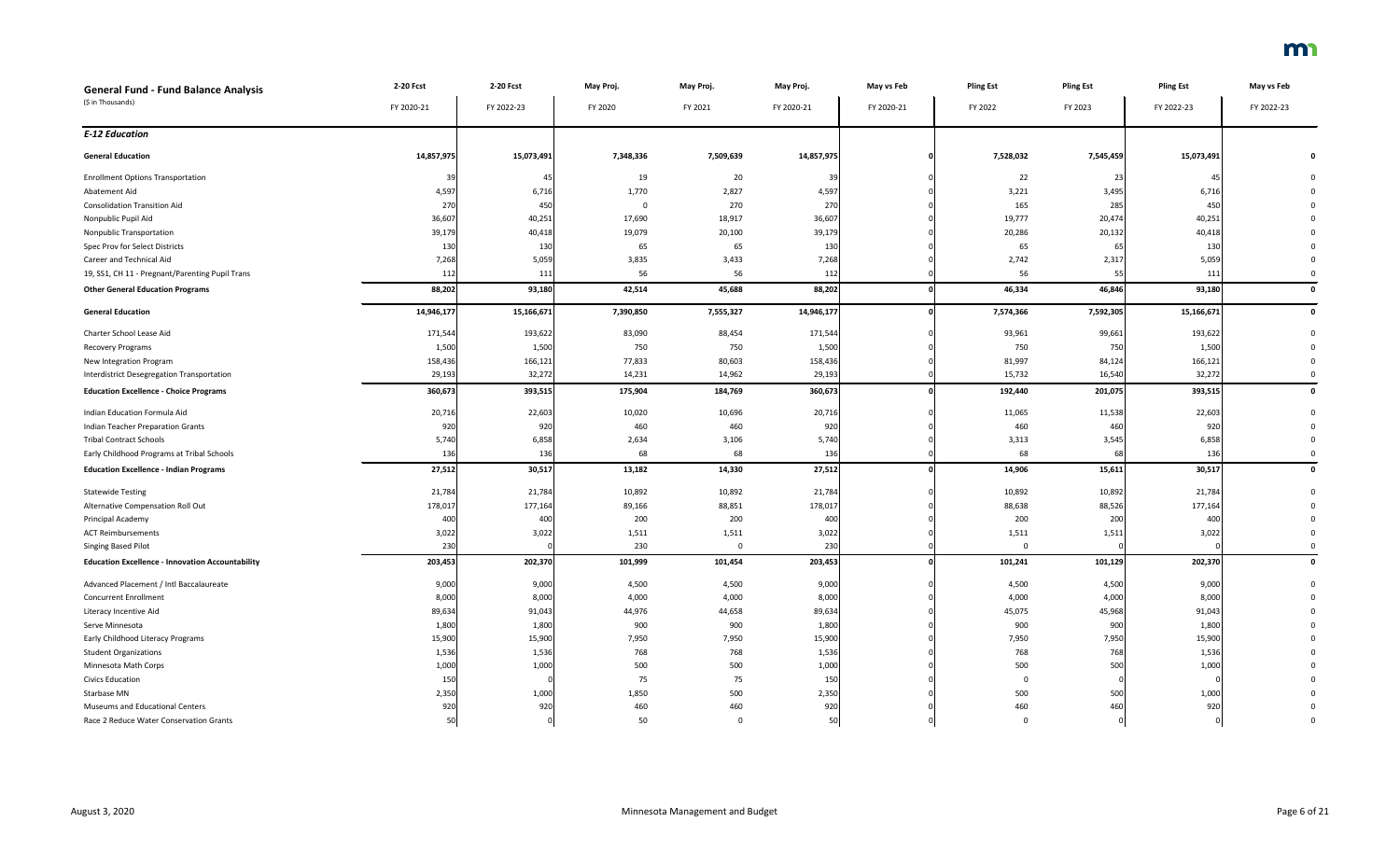| <b>General Fund - Fund Balance Analysis</b>                         | 2-20 Fcst  | 2-20 Fcst  | May Proj. | May Proj.   | May Proj.  | May vs Feb   | <b>Pling Est</b> | <b>Pling Est</b> | <b>Pling Est</b> | May vs Feb  |
|---------------------------------------------------------------------|------------|------------|-----------|-------------|------------|--------------|------------------|------------------|------------------|-------------|
| (\$ in Thousands)                                                   | FY 2020-21 | FY 2022-23 | FY 2020   | FY 2021     | FY 2020-21 | FY 2020-21   | FY 2022          | FY 2023          | FY 2022-23       | FY 2022-23  |
|                                                                     |            |            |           |             |            |              |                  |                  |                  |             |
| NW Regional Partnership                                             | 1,000      |            | 1,000     | $\mathbf 0$ | 1,000      |              | $\Omega$         |                  |                  |             |
| <b>Statewide Concurrent Enrollment Teacher Training</b>             | 1,150      | 750        | 775       | 375         | 1,150      |              | 375              | 375              | 750              |             |
| Grow Your Own                                                       | 3,000      | 3,000      | 1,500     | 1,500       | 3,000      |              | 1,500            | 1,500            | 3,000            |             |
| Certificate Incentive Program                                       | 860        |            | 860       |             | 860        |              | $\Omega$         |                  |                  |             |
| Ag Educators                                                        | 500        | 500        | 250       | 250         | 500        |              | 250              | 250              | 500              |             |
| AP/IB STEM Grants                                                   | 500        | 500        | 250       | 250         | 500        |              | 250              | 250              | 500              |             |
| <b>Expanded Concurrent Enrollment Grants</b>                        | 750        | 750        | 375       | 375         | 750        |              | 375              | 375              | 750              |             |
| Minnesota Center for the Book                                       | 250        |            | 125       | 125         | 250        |              | $\Omega$         |                  |                  |             |
| Rural Career and Technical Education Consortium                     | 6,000      | 6,000      | 3,000     | 3,000       | 6,000      |              | 3,000            | 3,000            | 6,000            |             |
| 19, SS1, CH 11 - Suicide Prevention Training for Teachers           | 265        |            | 265       |             | 265        |              |                  |                  |                  |             |
| 19, SS1, CH 11 - Minnesota Council on Economic Education            | 235        |            | 117       | 118         | 235        |              |                  |                  |                  |             |
| 19, SS1, CH 11 - P-TECH Schools                                     | 1,000      | 1,582      | 500       | 500         | 1,000      |              | 791              | 791              | 1,582            |             |
| 19, SS1, CH 11 - Online Access to Music Education Grants            | 200        |            | 100       | 100         | 200        |              |                  |                  |                  |             |
| 19, SS1, CH 11 - MN Indep Life College/Community (Tr to OHE)        | 1,125      | 1,250      | 500       | 625         | 1,125      |              | 625              | 625              | 1,250            |             |
| 19, SS1, CH 11 - Construction & Skilled Trades Counseling & Rpt     | 150        |            | 125       | 25          | 150        |              | $\Omega$         |                  |                  |             |
| <b>Education Excellence - Special Student &amp; Teacher Program</b> | 147,325    | 144,531    | 75,771    | 71,554      | 147,325    |              | 71,819           | 72,712           | 144,531          |             |
| <b>Education Excellence</b>                                         | 738,963    | 770,933    | 366,856   | 372,107     | 738,963    |              | 380,406          | 390,527          | 770,933          |             |
| <b>Regular Special Education</b>                                    | 3,347,734  | 3,866,229  | 1,600,033 | 1,747,701   | 3,347,734  |              | 1,870,965        | 1,995,264        | 3,866,229        |             |
| Children with Disabilities Aid                                      | 2,376      | 3,074      | 1,109     | 1,267       | 2,376      |              | 1,441            | 1,633            | 3,074            |             |
| Travel for Home Based Services                                      | 915        | 1,001      | 448       | 467         | 915        |              | 489              | 512              | 1,001            |             |
| <b>Court Placed Special Education Revenue</b>                       |            |            |           | 23          |            |              | 24               | -25              |                  |             |
| Out-of-State Tuition for Special Education Students                 | 500        | 500        | 250       | 250         | 500        |              | 250              | 250              | 500              |             |
| <b>Special Education</b>                                            | 3,351,548  | 3,870,853  | 1,601,840 | 1,749,708   | 3,351,548  |              | 1,873,169        | 1,997,684        | 3,870,853        |             |
| Debt Service Equalization                                           | 46,082     | 49,379     | 20,684    | 25,398      | 46,082     |              | 24,537           | 24,842           | 49,379           |             |
| <b>Telecommunications Access</b>                                    | 7,500      | 7,500      | 3,750     | 3,750       | 7,500      |              | 3,750            | 3,750            | 7,500            |             |
| Long-Term Maintenance Equalization Aid                              | 212,211    | 221,989    | 104,391   | 107,820     | 212,211    |              | 110,190          | 111,799          | 221,989          |             |
| Maximum Effort Early Repayment Incentive Aid                        | 4,700      |            | 2,350     | 2,350       | 4,700      |              | $\Omega$         |                  |                  |             |
| Maximum Effort Loan Aid                                             | 6,556      | 3,265      | 3,291     | 3,265       | 6,556      |              | 3,265            |                  | 3,265            |             |
| 19, SS1, CH 11 - Safe Schools Supplemental Aid                      | 30,000     |            | 30,000    | $\Omega$    | 30,000     |              | $\Omega$         |                  |                  |             |
| <b>Facilities &amp; Technology</b>                                  | 307,049    | 282,133    | 164,466   | 142,583     | 307,049    |              | 141,742          | 140,391          | 282,133          | $\mathbf 0$ |
| School Lunch                                                        | 32,759     | 33,686     | 16,245    | 16,514      | 32,759     |              | 16,717           | 16,969           | 33,686           |             |
| School Breakfast                                                    | 23,274     | 24,694     | 11,428    | 11,846      | 23,274     |              | 12,147           | 12,547           | 24,694           |             |
| Summer School Service Repl Aid                                      | 300        | 300        | 150       | 150         | 300        |              | 150              | 150              | 300              |             |
| Kindergarten Milk                                                   | 1,316      | 1,316      | 658       | 658         | 1,316      |              | 658              | 658              | 1,316            |             |
| <b>Nutrition Programs</b>                                           | 57,649     | 59,996     | 28,481    | 29,168      | 57,649     |              | 29,672           | 30,324           | 59,996           | 0           |
| <b>Basic Support</b>                                                | 27,140     | 27,140     | 13,570    | 13,570      | 27,140     |              | 13,570           | 13,570           | 27,140           |             |
| Multicounty, Multitype Library Systems                              | 2,600      | 2,600      | 1,300     | 1,300       | 2,600      |              | 1,300            | 1,300            | 2,600            |             |
| Electronic Library for Minnesota                                    | 1,800      | 1,800      | 900       | 900         | 1,800      |              | 900              | 900              | 1,800            |             |
| Regional Library Telecommunications Aid                             | 4,600      | 4,600      | 2,300     | 2,300       | 4,600      |              | 2,300            | 2,300            | 4,600            |             |
| <b>Library Programs</b>                                             | 36,140     | 36,140     | 18,070    | 18,070      | 36,140     | $\mathbf{0}$ | 18,070           | 18,070           | 36,140           | $\mathbf 0$ |

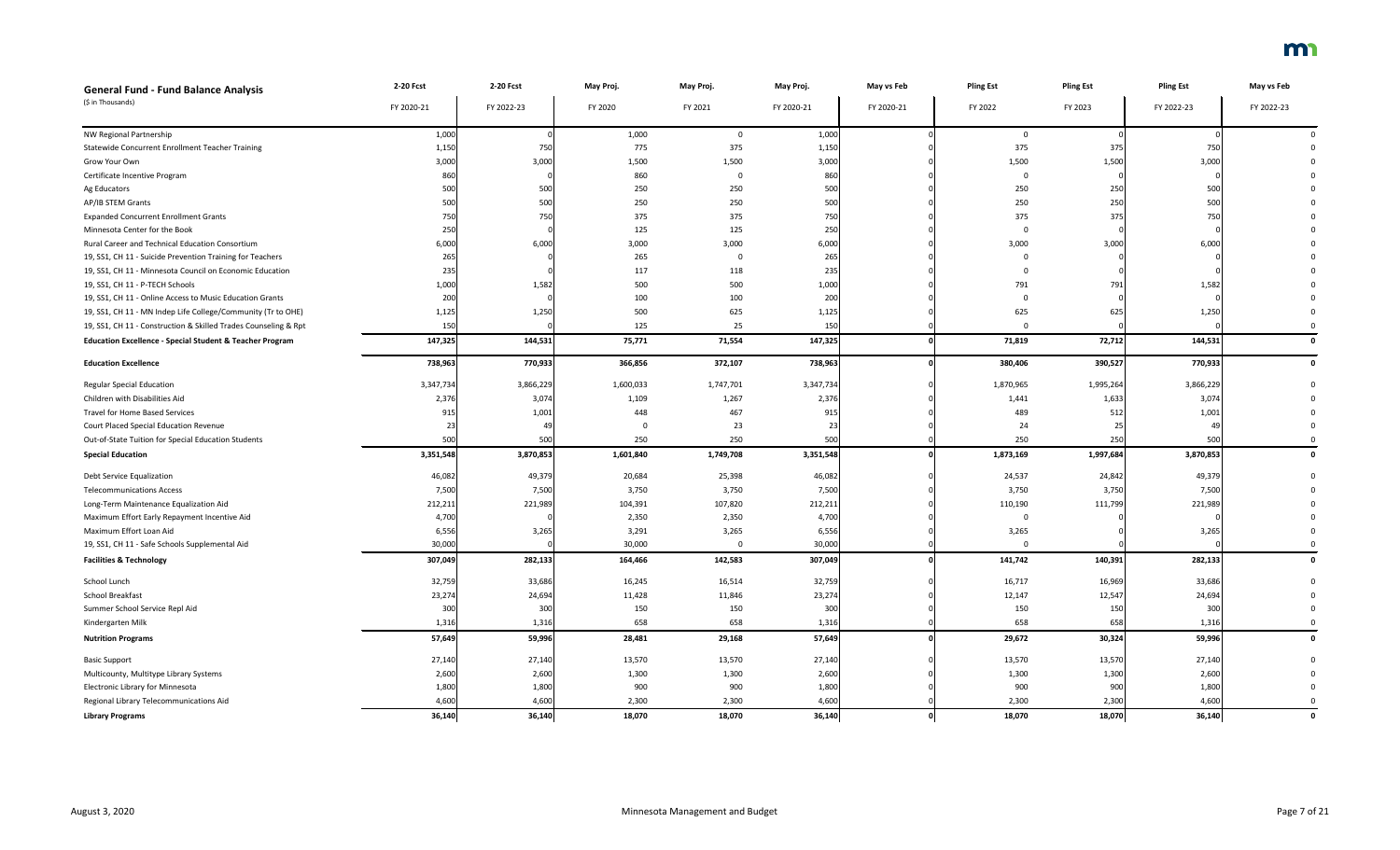| <b>General Fund - Fund Balance Analysis</b>            | 2-20 Fcst  | 2-20 Fcst  | May Proj. | May Proj.  | May Proj.  | May vs Feb | <b>Pling Est</b> | <b>Pling Est</b> | <b>Pling Est</b> | May vs Feb  |
|--------------------------------------------------------|------------|------------|-----------|------------|------------|------------|------------------|------------------|------------------|-------------|
| (\$ in Thousands)                                      | FY 2020-21 | FY 2022-23 | FY 2020   | FY 2021    | FY 2020-21 | FY 2020-21 | FY 2022          | FY 2023          | FY 2022-23       | FY 2022-23  |
| Early Childhood Family Education Aid                   | 65,687     | 68,331     | 32,147    | 33,540     | 65,687     |            | 34,029           | 34,302           | 68,331           |             |
| <b>School Readiness</b>                                | 67,366     | 67,366     | 33,683    | 33,683     | 67,366     |            | 33,683           | 33,683           | 67,366           |             |
| Health & Developmental Screening Aid                   | 7,225      | 7,151      | 3,618     | 3,607      | 7,225      |            | 3,582            | 3,569            | 7,151            |             |
| <b>Educate Parents Partnership</b>                     | 98         | 98         | 49        | 49         |            |            | 49               | 49               |                  |             |
| Kindergarten Entrance Assessment                       | 562        | 562        | 281       | 281        | 562        |            | 281              | 281              | 562              |             |
| <b>Head Start Program</b>                              | 50,200     | 50,200     | 25,100    | 25,100     | 50,200     |            | 25,100           | 25,100           | 50,200           |             |
| 19, SS1, CH 11 - Early Childhood Scholarships (TR OUT) | 145,918    | 141,418    | 75,209    | 70,709     | 145,918    |            | 70,709           | 70,709           | 141,418          |             |
| Parent Child Home Grant                                | 1,800      | 1,800      | 900       | 900        | 1,800      |            | 900              | 900              | 1,800            |             |
| <b>Education Partnerships Coalition</b>                | 7,700      | 6,160      | 3,850     | 3,850      | 7,700      |            | 3,080            | 3,080            | 6,160            |             |
| Statewide Early Childhood Rating System                | 3,500      | 3,500      | 1,750     | 1,750      | 3,500      |            | 1,750            | 1,750            | 3,500            |             |
| Home Visiting Aid                                      | 1,049      | 978        | 521       | 528        | 1,049      |            | 505              | 473              | 978              |             |
| 19, SS1, CH 11 - College Savings Account Pilot Program | 500        |            | 250       | 250        | 500        |            |                  |                  |                  |             |
| 19, SS1, CH 11 - Reach Out and Read Minnesota          | 150        |            | 75        | 75         | 150        |            | $\Omega$         |                  |                  |             |
| <b>Early Childhood &amp; Family Support</b>            | 351,755    | 347,564    | 177,433   | 174,322    | 351,755    |            | 173,668          | 173,896          | 347,564          |             |
| <b>Community Education</b>                             | 574        | 372        | 325       | 249        | 574        |            | 201              | 171              | 372              |             |
| Adults With Disabilities Program Aid                   | 1,420      | 1,420      | 710       | 710        | 1,420      |            | 710              | 710              | 1,420            |             |
| <b>Hearing Impaired Adults</b>                         | 140        | 140        | 70        | 70         | 140        |            | 70               |                  | 140              |             |
| School Age Care Revenue                                |            |            |           |            |            |            |                  |                  |                  |             |
| <b>Community Ed &amp; Prevention</b>                   | 2,136      | 1,934      | 1,106     | 1,030      | 2,136      |            | 982              | 952              | 1,934            | 0           |
| <b>Adult Basic Education Aid</b>                       | 101,665    | 107,931    | 50,052    | 51,613     | 101,665    |            | 53,168           | 54,763           | 107,931          |             |
| <b>GED Tests</b>                                       | 490        | 250        | 245       | 245        | 490        |            | 125              | 125              | 250              |             |
| Self-Sufficiency & Lifelong Learning                   | 102,155    | 108,181    | 50,297    | 51,858     | 102,155    |            | 53,293           | 54,888           | 108,181          |             |
| <b>Subtotal E-12 Education Aids</b>                    | 19,893,572 | 20,644,405 | 9,799,399 | 10,094,173 | 19,893,572 |            | 10,245,368       | 10,399,037       | 20,644,405       | $\mathbf 0$ |
| Education, Dept of                                     | 54,107     | 49,202     | 29,196    | 24,911     | 54,107     |            | 24,591           | 24,611           | 49,202           |             |
| FY19 Available/Balance Forward - Education Department  |            |            | 32        |            | 32         |            | $\Omega$         |                  |                  |             |
| <b>Education, Dept of</b>                              | 54,139     | 49,202     | 29,228    | 24,911     | 54,139     |            | 24,591           | 24,611           | 49,202           |             |
| Prof Educator Licensing Std Bd.                        | 9,062      | 8,930      | 4,593     | 4,469      | 9,062      |            | 4,469            | 4,461            | 8,930            | 0           |
| Prof Educator Licensing Std Bd.                        | 9,062      | 8,930      | 4,593     | 4,469      | 9,062      |            | 4,469            | 4,461            | 8,930            | $\mathbf 0$ |
| Minn State Academies                                   | 27,533     | 27,595     | 13,746    | 13,787     | 27,533     |            | 13,794           | 13,801           | 27,595           | 0           |
| <b>Minn State Academies</b>                            | 27,533     | 27,595     | 13,746    | 13,787     | 27,533     |            | 13,794           | 13,801           | 27,595           | 0           |
| Perpich Center for Arts Education                      | 14,575     | 14,582     | 7,292     | 7,283      | 14,575     |            | 7,288            | 7,294            | 14,582           | 0           |
| <b>Perpich Center for Arts Education</b>               | 14,575     | 14,582     | 7,292     | 7,283      | 14,575     |            | 7,288            | 7,294            | 14,582           | $\mathbf 0$ |
| <b>E-12 Education</b>                                  | 19,998,881 | 20,744,714 | 9,854,258 | 10,144,623 | 19,998,881 | 0          | 10,295,510       | 10,449,204       | 20,744,714       | $\mathbf 0$ |

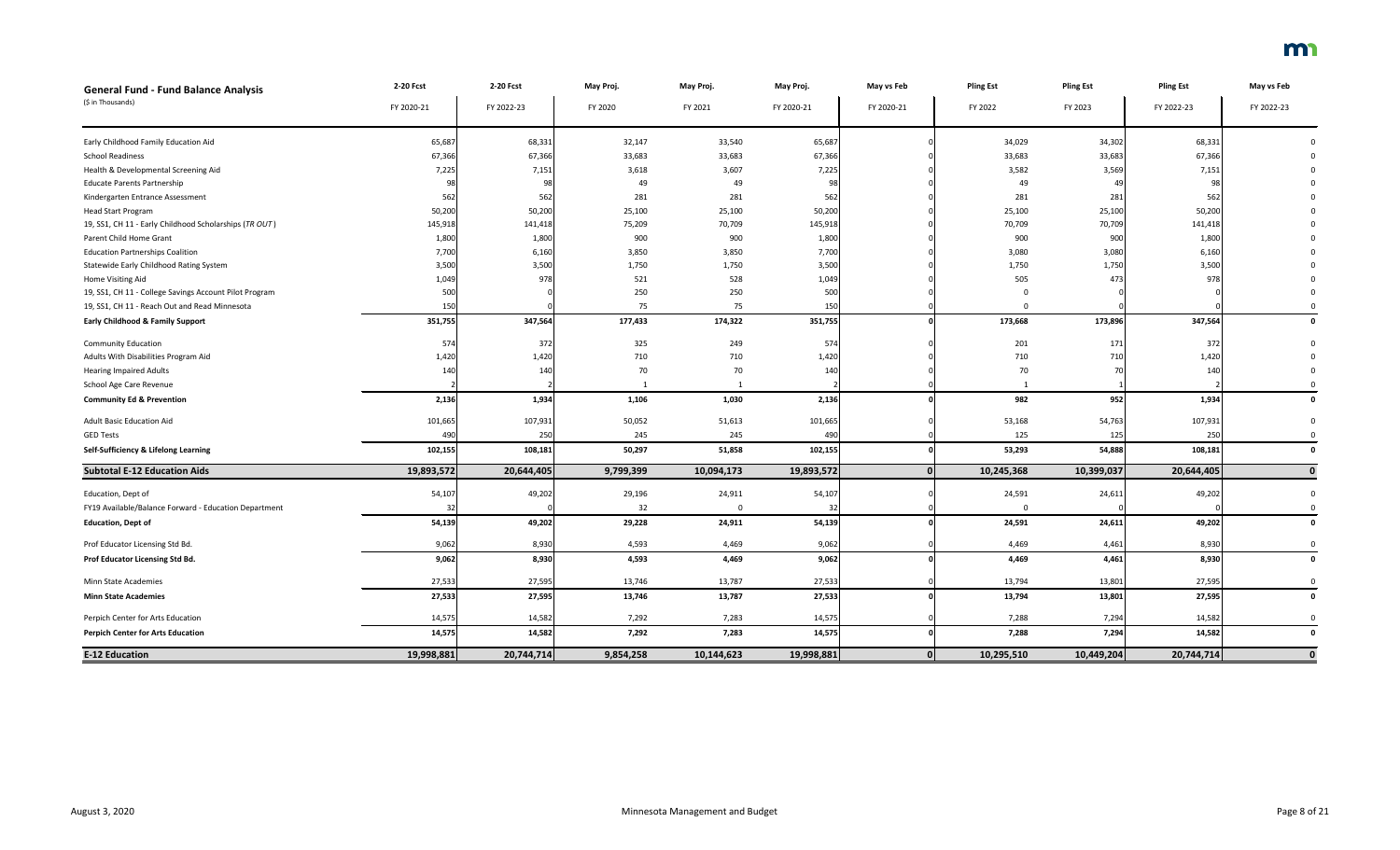| <b>General Fund - Fund Balance Analysis</b>                                            | 2-20 Fcst       | 2-20 Fcst       | May Proj.      | May Proj.      | May Proj.       | May vs Feb | <b>Pling Est</b> | <b>Pling Est</b> | <b>Pling Est</b> | May vs Feb  |
|----------------------------------------------------------------------------------------|-----------------|-----------------|----------------|----------------|-----------------|------------|------------------|------------------|------------------|-------------|
| (\$ in Thousands)                                                                      | FY 2020-21      | FY 2022-23      | FY 2020        | FY 2021        | FY 2020-21      | FY 2020-21 | FY 2022          | FY 2023          | FY 2022-23       | FY 2022-23  |
| <b>Higher Education</b>                                                                |                 |                 |                |                |                 |            |                  |                  |                  |             |
| Office of Higher Education                                                             | 538,016         | 535,546         | 269,133        | 268,883        | 538,016         |            | 267,773          | 267,773          | 535,546          |             |
| FY19 Available/Balance Forward - Higher Education                                      | 24              |                 | 24             | $\mathbf 0$    | 24              |            | $\mathbf 0$      |                  |                  |             |
| <b>Office of Higher Education</b>                                                      | 538,040         | 535,546         | 269,157        | 268,883        | 538,040         |            | 267,773          | 267,773          | 535,546          |             |
| University of Minnesota                                                                | 1,341,072       | 1,342,812       | 669,666        | 671,406        | 1,341,072       |            | 671,406          | 671,406          | 1,342,812        |             |
| <b>University of Minnesota</b>                                                         | 1,341,072       | 1,342,812       | 669,666        | 671,406        | 1,341,072       |            | 671,406          | 671,406          | 1,342,812        | $\mathbf 0$ |
| Minnesota State (TR OUT)                                                               | 1,524,338       | 1,525,068       | 758,679        | 765,659        | 1,524,338       |            | 762,534          | 762,534          | 1,525,068        |             |
| <b>Minnesota State</b>                                                                 | 1,524,338       | 1,525,068       | 758,679        | 765,659        | 1,524,338       |            | 762,534          | 762,534          | 1,525,068        | 0           |
| Mayo Medical School                                                                    | 1,330           | 1,330           | 665            | 665            | 1,330           |            | 665              | 665              | 1,330            |             |
| Mayo Family & Residency                                                                | 1,372           | 1,372           | 686            | 686            | 1,372           |            | 686              | 686              | 1,372            |             |
| <b>Mayo Foundation</b>                                                                 | 2,702           | 2,702           | 1,351          | 1,351          | 2,702           |            | 1,351            | 1,351            | 2,702            |             |
| <b>Higher Education</b>                                                                | 3,406,152       | 3,406,128       | 1,698,853      | 1,707,299      | 3,406,152       |            | 1,703,064        | 1,703,064        | 3,406,128        |             |
|                                                                                        |                 |                 |                |                |                 |            |                  |                  |                  |             |
| <b>Property Tax Aids &amp; Credits</b>                                                 |                 |                 |                |                |                 |            |                  |                  |                  |             |
| Homestead Credit Refund                                                                | 1,107,200       | 1,199,300       | 542,300        | 564,900        | 1,107,200       |            | 590,700          | 608,600          | 1,199,300        |             |
| Renters Property Tax Refund                                                            | 461,100         | 477,400         | 228,300        | 232,800        | 461,100         |            | 237,400          | 240,000          | 477,400          |             |
| Special Property Tax Refund                                                            | 14,321          | 10,000          | 9,621          | 4,700          | 14,321          |            | 5,000            | 5,000            | 10,000           |             |
| Sustainable Forest Incentive Payments                                                  | 24,187          | 26,180          | 11,857         | 12,330         | 24,187          |            | 12,830           | 13,350           | 26,180           |             |
| <b>Property Tax Refunds</b>                                                            | 1,606,808       | 1,712,880       | 792,078        | 814,730        | 1,606,808       |            | 845,930          | 866,950          | 1,712,880        |             |
| <b>Political Contribution Refunds (Open)</b>                                           | 6,200           | 7,500           | 2,200          | 4,000          | 6,200           |            | 3,500            | 4,000            | 7,500            |             |
| Tax Refund Interest (Open)                                                             | 36,700          | 22,900          | 24,300         | 12,400         | 36,700          |            | 11,900           | 11,000           | 22,900           |             |
| <b>Local Government Aid (City Aid)</b>                                                 | 1,017,729       | 1,128,796       | 456,376        | 561,353        | 1,017,729       |            | 564,398          | 564,398          | 1,128,796        |             |
| County Program Aid                                                                     | 494,174         | 527,925         | 233,958        | 260,216        | 494,174         |            | 263,971          | 263,954          | 527,925          |             |
| MMB Public Defender Aid (TR OUT)                                                       | 1,000           | 1,000           | 500            | 500            | 1,000           |            | 500              | 500              | 1,000            |             |
| MMB Local Impact Notes (TR OUT)                                                        | 414             | 414             | 207            | 207            | 414             |            | 207              | 207              | 414              |             |
| MDE Local Impact Notes (TR OUT)                                                        | 14              | 14              | $\overline{7}$ |                |                 |            | $\overline{7}$   |                  | 14               |             |
| <b>County Program Aid</b>                                                              | 495,602         | 529,353         | 234,672        | 260,930        | 495,602         |            | 264,685          | 264,668          | 529,353          |             |
| <b>Township Aid</b>                                                                    | 20,000          | 20,000          | 10,000         | 10,000         | 20,000          |            | 10,000           | 10,000           | 20,000           |             |
| Payment in Lieu of Taxes - PILT (Open)                                                 | 72,079          | 72,979          | 35,927         | 36,152         | 72,079          |            | 36,377           | 36,602           | 72,979           |             |
| <b>Aquatic Invasive Species Prevention Aid</b>                                         | 20,000          | 20,000          | 10,000         | 10,000         | 20,000          |            | 10,000           | 10,000           | 20,000           |             |
|                                                                                        |                 |                 |                |                |                 |            |                  |                  |                  |             |
| Riparian Protection Aid to BWSR (TR OUT)<br>Riparian Protection Aid Local Distribution | 2,000<br>14,000 | 2,000<br>14,000 | 1,000<br>7,000 | 1,000<br>7,000 | 2,000<br>14,000 |            | 1,000<br>7,000   | 1,000<br>7,000   | 2,000<br>14,000  |             |
|                                                                                        |                 |                 |                |                |                 |            |                  |                  |                  |             |
| <b>Riparian Protection Aid</b>                                                         | 16,000          | 16,000          | 8,000          | 8,000          | 16,000          |            | 8,000            | 8,000            | 16,000           |             |
| Indian Family Out-Of-Home Placement Aid                                                | 10,000          | 10,000          | 5,000          | 5,000          | 10,000          |            | 5,000            | 5,000            | 10,000           |             |

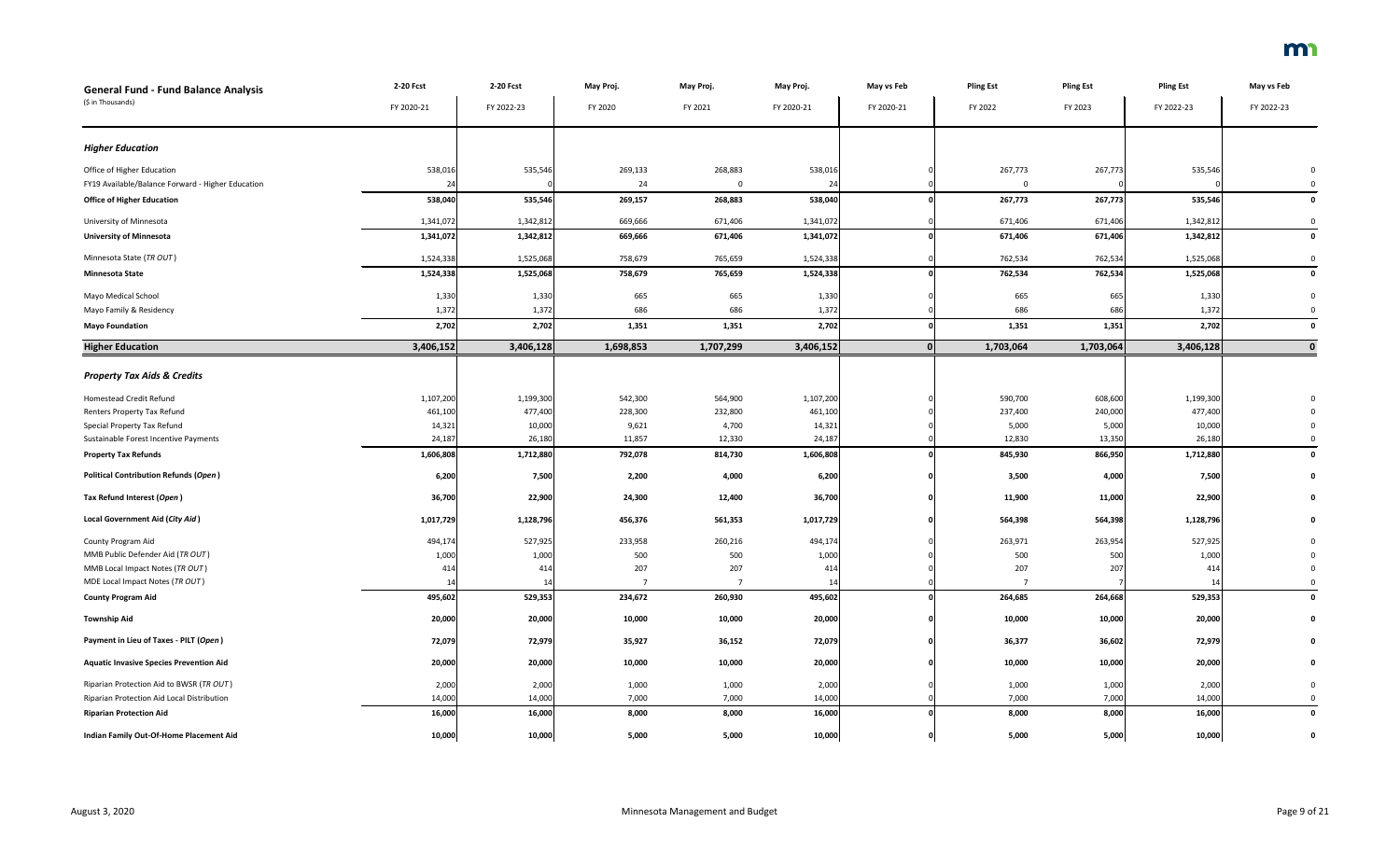| <b>General Fund - Fund Balance Analysis</b>       | 2-20 Fcst  | 2-20 Fcst  | May Proj. | May Proj.    | May Proj.  | May vs Feb | <b>Pling Est</b> | <b>Pling Est</b> | <b>Pling Est</b> | May vs Feb |
|---------------------------------------------------|------------|------------|-----------|--------------|------------|------------|------------------|------------------|------------------|------------|
| (\$ in Thousands)                                 | FY 2020-21 | FY 2022-23 | FY 2020   | FY 2021      | FY 2020-21 | FY 2020-21 | FY 2022          | FY 2023          | FY 2022-23       | FY 2022-23 |
| <b>Casino Aid to Counties</b>                     | 3,194      | 3,194      | 1,597     | 1,597        | 3,194      |            | 1,597            | 1,597            | 3,194            |            |
| State Taconite Aid to IRRR (TR OUT)               | 7,736      | 8,282      | 3,723     | 4,013        | 7,736      |            | 4,087            | 4,195            | 8,282            |            |
| State Taconite Aid Local Distribution             | 8,656      | 8,526      | 4,297     | 4,359        | 8,656      |            | 4,291            | 4,235            | 8,526            |            |
| <b>State Taconite Aid</b>                         | 16,392     | 16,808     | 8,020     | 8,372        | 16,392     |            | 8,378            | 8,430            | 16,808           |            |
| <b>Production Property Transition Aid</b>         | 7          |            | 53        | 24           | <b>771</b> |            | - 0              |                  |                  |            |
| <b>Utility Valuation Transition Aid</b>           |            | 23         | - 5       | -3           |            |            | 11               | -12              | 23               |            |
| Aid To School Districts                           | 15,938     | 15,934     | 7,971     | 7,967        | 15,938     |            | 7,967            | 7,967            | 15,934           |            |
| Cities, Towns, Counties                           | 20,246     | 20,246     | 10,123    | 10,123       | 20,246     |            | 10,123           | 10,123           | 20,246           |            |
| <b>Disparity Reduction Aid</b>                    | 36,184     | 36,180     | 18,094    | 18,090       | 36,184     |            | 18,090           | 18,090           | 36,180           |            |
| Aid To School Districts                           | 5,371      | 5,920      | 2,534     | 2,837        | 5,371      |            | 2,926            | 2,994            | 5,920            |            |
| Cities, Towns, Counties                           | 21,416     | 23,577     | 9,959     | 11,457       | 21,416     |            | 11,678           | 11,899           | 23,577           |            |
| <b>Border City Disparity Reduction Credit</b>     | 26,787     | 29,497     | 12,493    | 14,294       | 26,787     |            | 14,604           | 14,893           | 29,497           |            |
| Aid To School Districts                           | 16,879     | 16,314     | 8,669     | 8,210        | 16,879     |            | 8,157            | 8,157            | 16,314           |            |
| Cities, Towns, Counties                           | 56,036     | 54,288     | 28,892    | 27,144       | 56,036     |            | 27,144           | 27,144           | 54,288           |            |
| <b>Agricultural Homestead Market Value Credit</b> | 72,915     | 70,602     | 37,561    | 35,354       | 72,915     |            | 35,301           | 35,301           | 70,602           |            |
| <b>School Building Bond Agricultural Credit</b>   | 93,695     | 145,892    | 37,856    | 55,839       | 93,695     |            | 68,417           | 77,475           | 145,892          |            |
| Aid To School Districts                           | 122        | 120        | 62        | 60           | 122        |            | 60               | 60               | 120              |            |
| Cities, Towns, Counties                           | 283        | 260        | 133       | 150          | 283        |            | 130              | 130              | 260              |            |
| <b>Agriculture Preservation Credit</b>            | 405        | 380        | 195       | 210          | 405        |            | 190              | 190              | 380              |            |
| <b>Supplemental Taconite Homestead Credit</b>     | 10,837     | 11,055     | 5,392     | 5,445        | 10,837     |            | 5,500            | 5,555            | 11,055           |            |
| Aid To School Districts                           | 37         |            | 33        |              | 37         |            | $\mathbf 0$      |                  |                  |            |
| Cities, Towns, Counties                           | 97         |            | 97        | $\mathbf 0$  | 97         |            | $\Omega$         |                  |                  | $\Omega$   |
| <b>Prior Year Credit Adjustment</b>               | 134        |            | 130       | 4            | 134        |            | $\Omega$         |                  |                  |            |
| <b>Police State Aid</b>                           | 166,140    | 181,430    | 81,240    | 84,900       | 166,140    |            | 88,720           | 92,710           | 181,430          |            |
| <b>Fire State Aid</b>                             | 61,845     | 65,570     | 30,445    | 31,400       | 61,845     |            | 32,310           | 33,260           | 65,570           |            |
| <b>Fire Insurance Surcharge Aid</b>               | 7,910      | 8,640      | 3,780     | 4,130        | 7,910      |            | 4,260            | 4,380            | 8,640            |            |
| <b>Police-Fire Retirement Supp Aid</b>            | 31,000     | 31,000     | 15,500    | 15,500       | 31,000     |            | 15,500           | 15,500           | 31,000           |            |
| <b>Police/Fire Amortization Aid</b>               | 5,458      | 5,458      | 2,729     | 2,729        | 5,458      |            | 2,729            | 2,729            | 5,458            |            |
| Redirected Amortization Aid to SPTRFA/TRA         | 4,188      | 4,188      | 2,094     | 2,094        | 4,188      |            | 2,094            | 2,094            | 4,188            |            |
| Firefighter Supplemental Benefits Reimbursement   | 1,321      | 1,232      | 705       | 616          | 1,321      |            | 616              | 616              | 1,232            |            |
| <b>PERA Pension Aid</b>                           | 13,900     |            | 13,900    | $\mathbf{0}$ | 13,900     |            | $\mathbf{0}$     |                  |                  |            |
| Aid to School Districts                           | 26         | 59         | 23        |              | 26         |            | 28               | 31               | 59               |            |
| Aid to Cities, Towns, Counties                    |            | 188        | 77        |              |            |            | 94               | 94               | 188              |            |
| <b>Disaster Credit</b>                            | 103        | 247        | 100       | $\mathbf{3}$ | 103        |            | 122              | 125              | 247              |            |

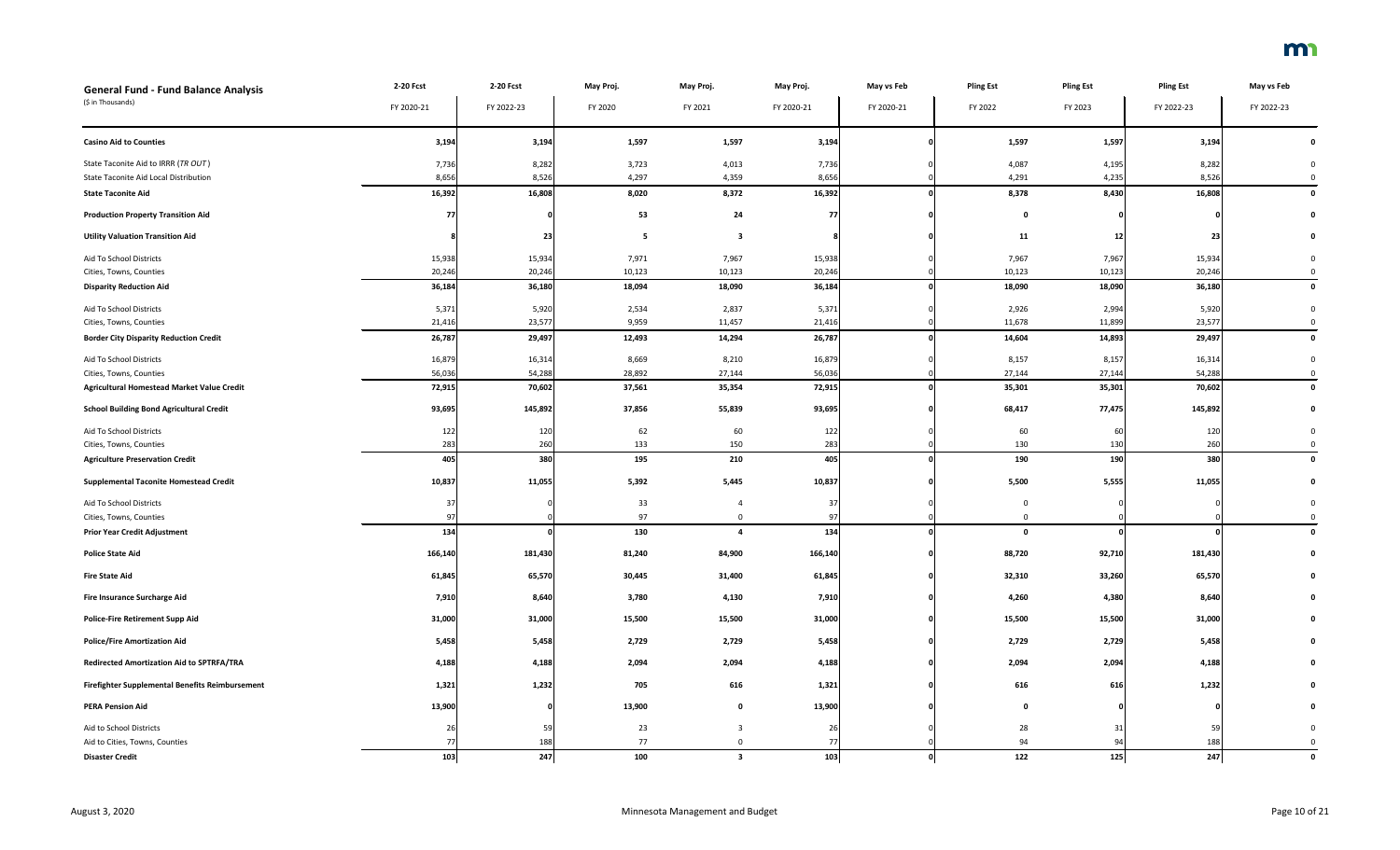| <b>General Fund - Fund Balance Analysis</b>          | 2-20 Fcst  | 2-20 Fcst  | May Proj.    | May Proj. | May Proj.  | May vs Feb | <b>Pling Est</b> | <b>Pling Est</b> | <b>Pling Est</b> | May vs Feb  |
|------------------------------------------------------|------------|------------|--------------|-----------|------------|------------|------------------|------------------|------------------|-------------|
| (\$ in Thousands)                                    | FY 2020-21 | FY 2022-23 | FY 2020      | FY 2021   | FY 2020-21 | FY 2020-21 | FY 2022          | FY 2023          | FY 2022-23       | FY 2022-23  |
| Aid to School Districts                              |            | 50         |              | 23        |            |            | 25               | -25              | 50               |             |
| Aid to Cities, Towns, Counties                       |            | 150        |              | 75        |            |            | 75               |                  | 150              |             |
| <b>Local Option Disaster Abatement Reimbursement</b> | <b>98</b>  | 200        | $\mathbf{0}$ | 98        | 98         |            | 100              | 100              | 200              |             |
| Aid to School District                               | 280        | 280        | 140          | 140       | 280        |            | 140              | 140              | 280              |             |
| Aid to City and County                               | 2,120      | 2,120      | 1,060        | 1,060     | 2,120      |            | 1,060            | 1,060            | 2,120            |             |
| <b>Mahnomen Property Tax Reimbursement</b>           | 2,400      | 2,400      | 1,200        | 1,200     | 2,400      |            | 1,200            | 1,200            | 2,400            |             |
| <b>Border City Reimbursement</b>                     | 125        | 120        | 65           | 60        | 125        |            | 60               | -60              | 120              |             |
| <b>Taconite Aid Reimbursement</b>                    | 1,122      | 1,122      | 561          | 561       | 1,122      |            | 561              | 561              | 1,122            |             |
| <b>Performance Measurement Reimbursement</b>         | 935        | 947        | 466          | 469       | 935        |            | 472              | 475              | 947              |             |
| <b>Minneapolis Debt Service Aid</b>                  | 8,240      | 8,240      | 4,120        | 4,120     | 8,240      |            | 4,120            | 4,120            | 8,240            |             |
| <b>Wadena County Aid</b>                             | 1,200      |            | 600          | 600       | 1,200      |            | $\Omega$         |                  |                  |             |
| 19, SS1, CH 6 - Grants to various local governments  | 4,447      |            | 4,447        |           | 4,447      |            |                  |                  |                  |             |
| 19, SS1, CH 6 - Grant to City of Virginia            |            | 5,400      | - 0          |           |            |            | 5,400            |                  | 5,400            |             |
| 20, CH 71 - Tribal Nations Grants                    |            |            | 11,000       |           | 11,000     | 11,000     | $\mathbf{0}$     |                  |                  |             |
| <b>Property Tax Aids &amp; Credits</b>               | 3,872,178  | 4,170,233  | 1,872,901    | 2,010,277 | 3,883,178  | 11,000     | 2,070,142        | 2,100,091        | 4,170,233        |             |
| <b>Health &amp; Human Services</b>                   |            |            |              |           |            |            |                  |                  |                  |             |
| <b>Central Office Operations</b>                     |            |            |              |           |            |            |                  |                  |                  |             |
| Finance & Management                                 | 306,646    | 289,728    | 154,894      | 151,752   | 306,646    |            | 143,640          | 146,088          | 289,728          |             |
| Children & Families                                  | 27,982     | 29,333     | 13,558       | 14,424    | 27,982     |            | 14,540           | 14,793           | 29,333           |             |
| <b>Health Care Management</b>                        | 46,447     | 47,725     | 22,769       | 23,678    | 46,447     |            | 24,028           | 23,697           | 47,725           |             |
| <b>Continuing Care Management</b>                    | 38,000     | 39,522     | 18,703       | 19,297    | 38,000     |            | 19,761           | 19,761           | 39,522           |             |
| <b>Community Support</b>                             | 71,772     | 71,279     | 36,031       | 35,741    | 71,772     |            | 35,680           | 35,599           | 71,279           |             |
| Comp. Gambling Chem & Mental Hlth (Standing)         | 331        | 118        | 272          | 59        | 331        |            | 59               | -59              | 118              |             |
| Administration, Law Changes (ICWA)                   | 780        | 780        | 390          | 390       | 780        |            | 390              | 390              | 780              |             |
| <b>Subtotal Central Office Operations</b>            | 491,958    | 478,485    | 246,617      | 245,341   | 491,958    |            | 238,098          | 240,387          | 478,485          | $\mathbf 0$ |
| <b>Forecasted Programs</b>                           |            |            |              |           |            |            |                  |                  |                  |             |
| MN Family Inv Plan/Div Work Prog Grants (MFIP/DWP)   | 177,160    | 174,592    | 95,413       | 89,324    | 184,737    | 7,577      | 90,157           | 88,223           | 178,380          | 3,788       |
| MFIP Child Care Asst Grants                          | 170,714    | 210,449    | 73,445       | 100,390   | 173,835    | 3,121      | 107,335          | 109,487          | 216,822          | 6,373       |
| General Assistance (GA)                              | 102,798    | 105,332    | 51,538       | 53,361    | 104,899    | 2,101      | 52,352           | 52,980           | 105,332          |             |
| Minnesota Supplemental Aid (MSA)                     | 91,318     | 101,631    | 43,613       | 48,146    | 91,759     | 441        | 50,369           | 51,262           | 101,631          |             |
| <b>Housing Support</b>                               | 353,156    | 375,627    | 182,105      | 182,524   | 364,629    | 11,473     | 182,743          | 192,884          | 375,627          |             |
| <b>Medical Assistance</b>                            | 10,990,504 | 12,664,429 | 5,140,148    | 5,674,960 | 10,815,108 | $-175,396$ | 6,389,398        | 6,590,581        | 12,979,979       | 315,550     |
| Alternative Care Program                             | 90,522     | 90,365     | 45,246       | 45,276    | 90,522     |            | 45,200           | 45,165           | 90,365           | 0           |
| <b>CCDTF Entitlements (TR OUT)</b>                   | 241,537    | 259,311    | 113,457      | 127,789   | 241,246    | $-291$     | 127,024          | 132,287          | 259,311          |             |
| Northstar Care for Children                          | 198,911    | 235,484    | 92,167       | 104,454   | 196,621    | $-2,290$   | 113,074          | 122,410          | 235,484          |             |
| <b>Subtotal Forecasted Programs</b>                  | 12,416,620 | 14,217,220 | 5,837,132    | 6,426,224 | 12,263,356 | $-153,264$ | 7,157,652        | 7,385,279        | 14,542,931       | 325,711     |

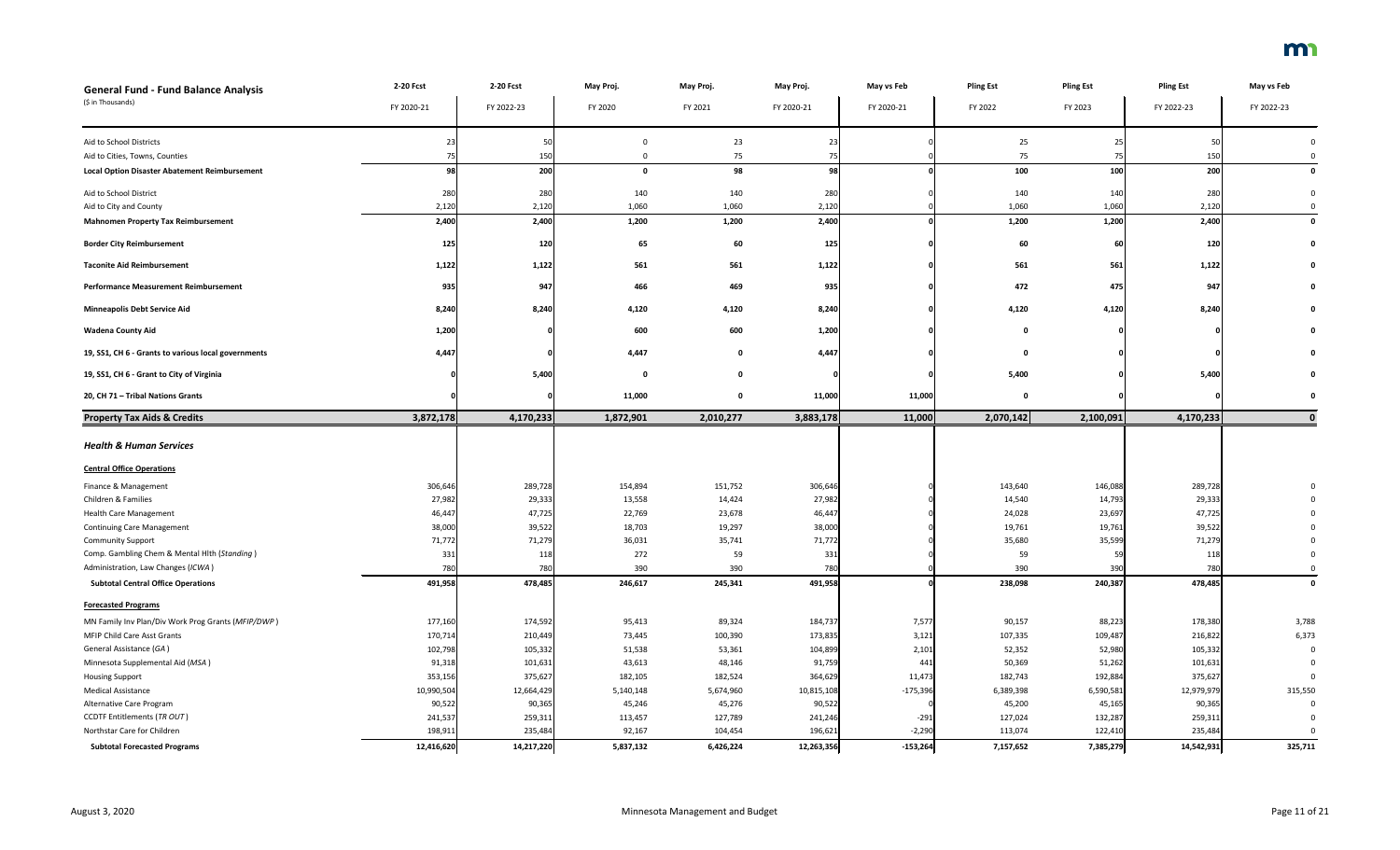| <b>General Fund - Fund Balance Analysis</b>                     | 2-20 Fcst  | 2-20 Fcst  | May Proj.      | May Proj.   | May Proj.  | May vs Feb | <b>Pling Est</b> | <b>Pling Est</b> | <b>Pling Est</b> | May vs Feb |
|-----------------------------------------------------------------|------------|------------|----------------|-------------|------------|------------|------------------|------------------|------------------|------------|
| (\$ in Thousands)                                               | FY 2020-21 | FY 2022-23 | FY 2020        | FY 2021     | FY 2020-21 | FY 2020-21 | FY 2022          | FY 2023          | FY 2022-23       | FY 2022-23 |
|                                                                 |            |            |                |             |            |            |                  |                  |                  |            |
| <b>Grant Programs</b>                                           |            |            |                |             |            |            |                  |                  |                  |            |
| <b>Support Services Grants</b>                                  | 17,430     | 17,430     | 8,715          | 8,715       | 17,430     |            | 8,715            | 8,715            | 17,430           |            |
| Basic Sliding Fee Child Care Asst Grants                        | 98,271     | 107,232    | 44,655         | 53,616      | 98,271     |            | 53,616           | 53,616           | 107,232          |            |
| Child Care Development                                          | 3,474      | 3,474      | 31,701         | 1,737       | 33,438     | 29,964     | 1,737            | 1,737            | 3,474            |            |
| <b>Child Support Enforcement</b>                                | 100        | 100        | 50             | 50          | 100        |            | 50               |                  | 100              |            |
| <b>Children's Services Grants</b>                               | 93,798     | 102,681    | 45,013         | 48,785      | 93,798     |            | 51,483           | 51,198           | 102,681          |            |
| Children & Community Svcs                                       | 118,902    | 121,107    | 59,201         | 59,701      | 118,902    |            | 60,251           | 60,856           | 121,107          |            |
| Children & Econ Support Grants                                  | 48,630     | 45,630     | 59,852         | 24,315      | 84,167     | 35,537     | 22,815           | 22,815           | 45,630           |            |
| <b>Other Health Care Grants</b>                                 | 8,322      | 7,422      | 4,611          | 3,711       | 8,322      |            | 3,711            | 3,711            | 7,422            |            |
| Other LTC Grants                                                | 3,850      | 3,850      | 1,925          | 1,925       | 3,850      |            | 1,925            | 1,925            | 3,850            |            |
| Aging & Adult Services Grants                                   | 64,806     | 64,990     | 32,311         | 32,495      | 64,806     |            | 32,495           | 32,495           | 64,990           |            |
| Deaf & Hard of Hearing Grants                                   | 5,772      | 5,772      | 2,886          | 2,886       | 5,772      |            | 2,886            | 2,886            | 5,772            |            |
| <b>Disabilities Grants</b>                                      | 45,575     | 44,724     | 22,431         | 23,144      | 45,575     |            | 22,556           | 22,168           | 44,724           |            |
| <b>Housing Support Grants</b>                                   | 19,628     | 20,728     | 9,264          | 10,364      | 19,628     |            | 10,364           | 10,364           | 20,728           |            |
| <b>Adult Mental Health Grants</b>                               | 164,179    | 166,647    | 84,302         | 79,877      | 164,179    |            | 83,323           | 83,324           | 166,647          |            |
| Children's Mental Health Grants                                 | 43,552     | 51,452     | 21,826         | 21,726      | 43,552     |            | 25,726           | 25,726           | 51,452           |            |
| <b>CCDTF Non-Entitlements</b>                                   | 5,772      | 5,272      | 3,136          | 2,636       | 5,772      |            | 2,636            | 2,636            | 5,272            |            |
| <b>Compulsive Gambling Grants (Standing)</b>                    | 3,305      | 2,563      | 1,884          | 662         | 2,546      | $-759$     | 698              | 754              | 1,452            | $-1,111$   |
| <b>Subtotal Grant Programs</b>                                  | 745,366    | 771,074    | 433,763        | 376,345     | 810,108    | 64,742     | 384,987          | 384,976          | 769,963          | $-1,111$   |
| <b>State Operated Services</b>                                  |            |            |                |             |            |            |                  |                  |                  |            |
| MH & Substance Abuse Treatment                                  | 258,410    | 258,394    | 129,209        | 129,201     | 258,410    |            | 129,197          | 129,197          | 258,394          |            |
| <b>Community Based Services</b>                                 | 33,807     | 34,352     | 16,630         | 17,177      | 33,807     |            | 17,176           | 17,176           | 34,352           |            |
| <b>Forensic Services</b>                                        | 227,468    | 231,888    | 112,126        | 115,342     | 227,468    |            | 115,944          | 115,944          | 231,888          |            |
| Sex Offender Program                                            | 194,693    | 196,332    | 97,072         | 97,621      | 194,693    |            | 98,166           | 98,166           | 196,332          |            |
| <b>DCT Operations</b>                                           | 95,055     | 95,31      | 47,398         | 47,657      | 95,055     |            | 47,656           | 47,656           | 95,312           |            |
| <b>Subtotal State Operated Services</b>                         | 809,433    | 816,278    | 402,435        | 406,998     | 809,433    |            | 408,139          | 408,139          | 816,278          |            |
| Subtotal Human Services, Dept of                                | 14,463,377 | 16,283,057 | 6,919,947      | 7,454,908   | 14,374,855 | $-88,522$  | 8,188,876        | 8,418,781        | 16,607,657       | 324,600    |
|                                                                 |            |            |                |             |            |            |                  |                  |                  |            |
| <b>DHS - Federal Reimbursement</b>                              | $-76,812$  | $-77,976$  | $-38,195$      | $-38,617$   | $-76,812$  |            | $-39,039$        | $-38,937$        | $-77,976$        | 0          |
| 19 SS1, CH 9 - Blue Ribbon Commission                           |            | $-100,000$ | $\mathbf 0$    | 0           |            |            | $-50,000$        | $-50,000$        | $-100,000$       | 0          |
| <b>Human Services, Dept of</b>                                  | 14,386,565 | 16,105,081 | 6,881,752      | 7,416,291   | 14,298,043 | $-88,522$  | 8,099,837        | 8,329,844        | 16,429,681       | 324,600    |
| Health Improvement                                              | 191,097    | 193,484    | 94,980         | 96,117      | 191,097    |            | 96,742           | 96,742           | 193,484          |            |
| 19, CH 63 - Opiate Epidemic Response                            | 1,288      |            | 1,288          |             | 1,288      |            |                  |                  |                  |            |
| <b>Health Protection</b>                                        | 38,577     | 38,238     | 18,803         | 19,774      | 38,577     |            | 19,119           | 19,119           | 38,238           |            |
| 19, Ch 60 - Vulnerable Adult Protection                         | 19,072     | 11,169     | 9,656          | 9,416       | 19,072     |            | 5,800            | 5,369            | 11,169           |            |
| <b>Health Operations</b>                                        | 20,983     | 21,824     | 10,598         | 10,385      | 20,983     |            | 10,912           | 10,912           | 21,824           |            |
| FY19 Available/Balance Forward - Health Department              |            |            | $\overline{2}$ |             |            |            | $\Omega$         |                  |                  |            |
| <b>Health, Department of</b>                                    | 271,019    | 264,715    | 135,327        | 135,692     | 271,019    |            | 132,573          | 132,142          | 264,715          | 0          |
| 20, CH 66 - Public Health Response Contingency Account (TR OUT) |            |            | 20,889         | 0           | 20,889     | 20,889     |                  |                  |                  |            |
| 20, CH 70 - Public Health Response Contingency Account (TR OUT) |            |            | 50,000         | $\mathbf 0$ | 50,000     | 50,000     |                  |                  |                  |            |

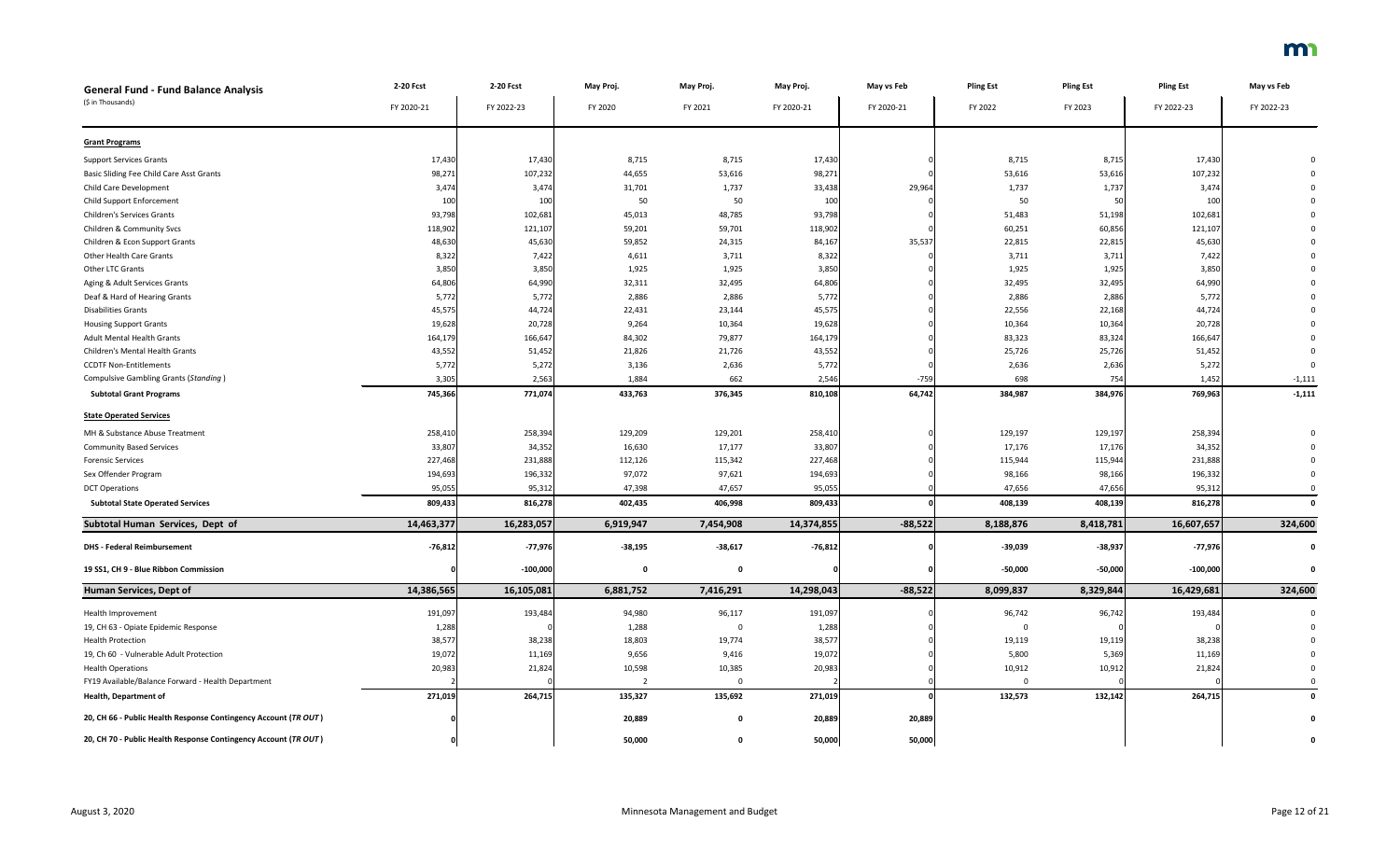| <b>General Fund - Fund Balance Analysis</b>                   | 2-20 Fcst  | 2-20 Fcst  | May Proj. | May Proj.    | May Proj.  | May vs Feb | <b>Pling Est</b> | <b>Pling Est</b> | <b>Pling Est</b> | May vs Feb   |
|---------------------------------------------------------------|------------|------------|-----------|--------------|------------|------------|------------------|------------------|------------------|--------------|
| (\$ in Thousands)                                             | FY 2020-21 | FY 2022-23 | FY 2020   | FY 2021      | FY 2020-21 | FY 2020-21 | FY 2022          | FY 2023          | FY 2022-23       | FY 2022-23   |
|                                                               |            |            |           |              |            |            |                  |                  |                  |              |
| 20, CH 70 - Health Care Response Fund (TR OUT)                |            |            | 150,000   | $\mathbf{0}$ | 150,000    | 150,000    |                  |                  |                  |              |
| <b>Emergency Medical Services Board</b>                       | 7,556      | 7,552      | 3,747     | 3,809        | 7,556      |            | 3,776            | 3,776            | 7,552            |              |
| <b>Emergency Medical Services Board</b>                       | 7,556      | 7,552      | 3,747     | 3,809        | 7,556      |            | 3,776            | 3,776            | 7,552            |              |
| Council on Disability                                         | 2,020      | 2,012      | 1,014     | 1,006        | 2,020      |            | 1,006            | 1,006            | 2,012            |              |
| <b>Council on Disability</b>                                  | 2,020      | 2,012      | 1,014     | 1,006        | 2,020      |            | 1,006            | 1,006            | 2,012            |              |
| MH/DD Ombudsman                                               | 4,676      | 4,676      | 2,338     | 2,338        | 4,676      |            | 2,338            | 2,338            | 4,676            |              |
| <b>UMN Drug Trial Monitoring</b>                              | 200        | 200        | 100       | 100          | 200        |            | 100              | 100              | 200              |              |
| FY19 Available/Balance Forward - MH/DD Ombudsman              | 193        |            | 193       | <sup>0</sup> | 193        |            | $\Omega$         |                  |                  |              |
| MH/DD Ombudsman                                               | 5,069      | 4,876      | 2,631     | 2,438        | 5,069      |            | 2,438            | 2,438            | 4,876            |              |
| <b>Ombudsperson for Families</b>                              | 1,437      | 1,446      | 714       | 723          | 1,437      |            | 723              | 723              | 1,446            |              |
| <b>Ombudsperson for Families</b>                              | 1,437      | 1,446      | 714       | 723          | 1,437      |            | 723              | 723              | 1,446            | $\mathbf{0}$ |
| Board of Pharmacy - 19, SS1, Ch 63 - Opiate Epidemic Response | 370        |            | 370       | $\mathbf{0}$ | 370        |            | $\Omega$         |                  |                  |              |
| 19, SS1, CH 9 - MNsure                                        | 8,000      |            | 8,000     | 0            | 8,000      |            | $\mathbf 0$      |                  |                  |              |
| <b>Health &amp; Human Services</b>                            | 14,682,036 | 16,385,682 | 7,254,444 | 7,559,959    | 14,814,403 | 132,367    | 8,240,353        | 8,469,929        | 16,710,282       | 324,600      |
|                                                               |            |            |           |              |            |            |                  |                  |                  |              |
| <b>Public Safety &amp; Judiciary</b>                          |            |            |           |              |            |            |                  |                  |                  |              |
| <b>Supreme Court Operations</b>                               | 84,422     | 83,564     | 41,647    | 42,775       | 84,422     |            | 41,782           | 41,782           | 83,564           |              |
| Civil Legal Svcs                                              | 29,440     | 29,440     | 14,720    | 14,720       | 29,440     |            | 14,720           | 14,720           | 29,440           |              |
| <b>Supreme Court</b>                                          | 113,862    | 113,004    | 56,367    | 57,495       | 113,862    |            | 56,502           | 56,502           | 113,004          | 0            |
| Court of Appeals                                              | 25,994     | 26,326     | 12,831    | 13,163       | 25,994     |            | 13,163           | 13,163           | 26,326           |              |
| <b>Court of Appeals</b>                                       | 25,994     | 26,326     | 12,831    | 13,163       | 25,994     |            | 13,163           | 13,163           | 26,326           | $\Omega$     |
| <b>District Courts</b>                                        | 626,204    | 634,404    | 309,002   | 317,202      | 626,204    |            | 317,202          | 317,202          | 634,404          | 0            |
| <b>District Courts</b>                                        | 626,204    | 634,404    | 309,002   | 317,202      | 626,204    |            | 317,202          | 317,202          | 634,404          | $\mathbf 0$  |
| State Guardian Ad Litem Board                                 | 43,386     | 44,000     | 21,386    | 22,000       | 43,386     |            | 22,000           | 22,000           | 44,000           |              |
| <b>State Guardian Ad Litem Board</b>                          | 43,386     | 44,000     | 21,386    | 22,000       | 43,386     |            | 22,000           | 22,000           | 44,000           | 0            |
| <b>Tax Court</b>                                              | 3,615      | 3,616      | 1,807     | 1,808        | 3,615      |            | 1,808            | 1,808            | 3,616            | $\Omega$     |
| <b>Tax Court</b>                                              | 3,615      | 3,616      | 1,807     | 1,808        | 3,615      |            | 1,808            | 1,808            | 3,616            |              |
| <b>Uniform Laws Commission</b>                                | 196        | 196        | 98        | 98           | 196        |            | 98               | 98               | 196              |              |
| <b>Uniform Laws Commission</b>                                | 196        | 196        | 98        | 98           | 196        |            | 98               | 98               | 196              | $\mathbf 0$  |
| Judicial Standards, Bd of                                     | 1,044      | 1,018      | 535       | 509          | 1,044      |            | 509              | 509              | 1,018            |              |
| FY19 Available/Balance Forward - Judicial Std Board           | 223        |            | 223       | $\Omega$     | 223        |            | $\mathbf 0$      |                  |                  |              |
| Judicial Standards, Bd of                                     | 1,267      | 1,018      | 758       | 509          | 1,267      |            | 509              | 509              | 1,018            | $\mathbf 0$  |
| Board of Public Defense                                       | 197,552    | 202,356    | 96,374    | 101,178      | 197,552    |            | 101,178          | 101,178          | 202,356          |              |
| <b>Board of Public Defense</b>                                | 197,552    | 202,356    | 96,374    | 101,178      | 197,552    | Οl         | 101,178          | 101,178          | 202,356          | $\mathbf 0$  |

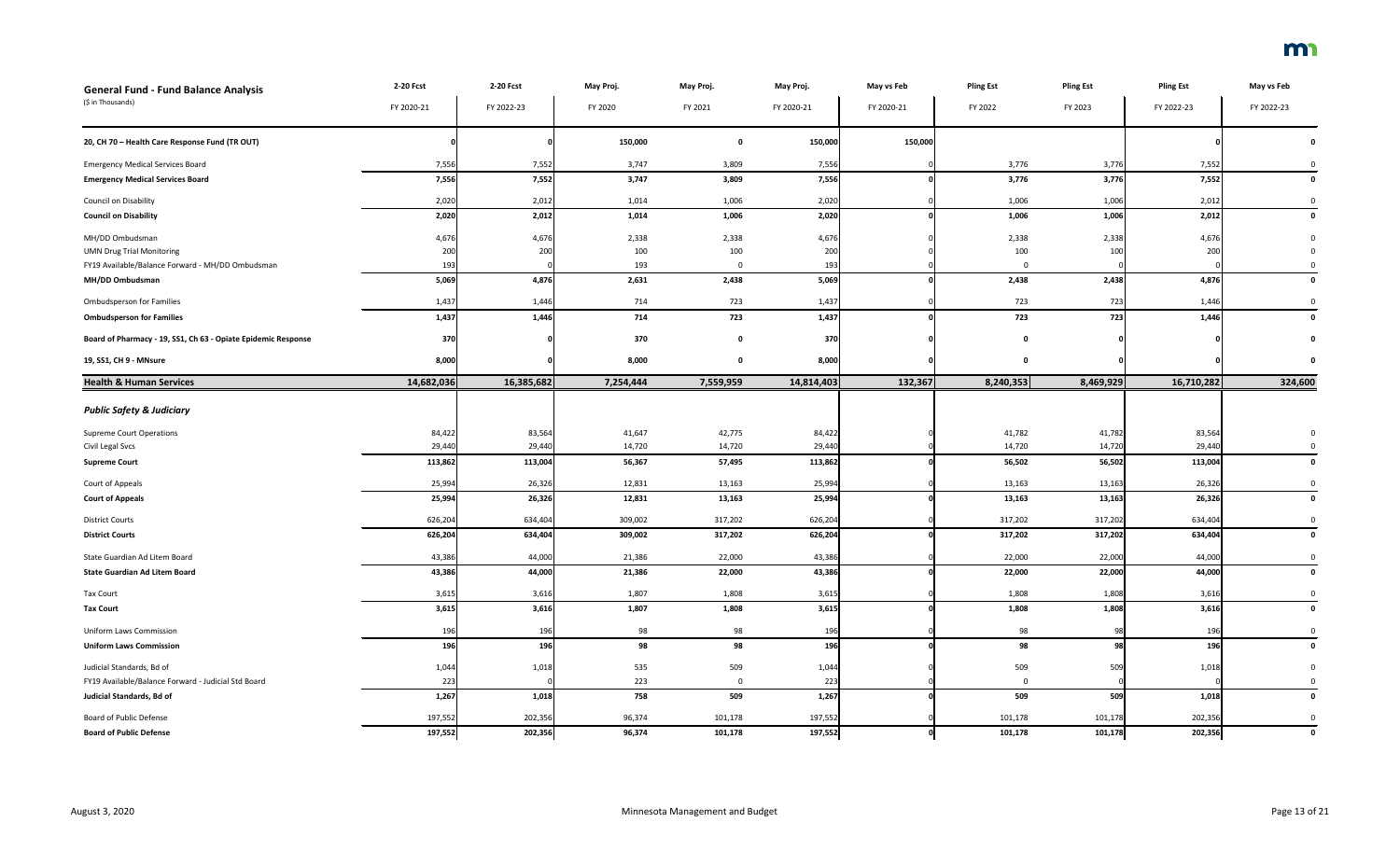| <b>General Fund - Fund Balance Analysis</b>        | 2-20 Fcst  | 2-20 Fcst  | May Proj. | May Proj. | May Proj.  | May vs Feb | <b>Pling Est</b> | <b>Pling Est</b> | <b>Pling Est</b> | May vs Feb   |
|----------------------------------------------------|------------|------------|-----------|-----------|------------|------------|------------------|------------------|------------------|--------------|
| (\$ in Thousands)                                  | FY 2020-21 | FY 2022-23 | FY 2020   | FY 2021   | FY 2020-21 | FY 2020-21 | FY 2022          | FY 2023          | FY 2022-23       | FY 2022-23   |
| Private Detective Board                            | 554        | 554        | 277       | 277       | 554        |            | 277              | 277              | 554              |              |
| <b>Private Detective Board</b>                     | 554        | 554        | 277       | 277       | 554        |            | 277              | 277              | 554              | $\mathbf{0}$ |
| <b>Peace Officer Standards and Training, Board</b> | 20,692     | 8,692      | 10,346    | 10,346    | 20,692     |            | 4,346            | 4,346            | 8,692            |              |
| <b>Correctional Institutions</b>                   | 910,963    | 935,828    | 449,096   | 461,867   | 910,963    |            | 466,659          | 469,169          | 935,828          |              |
| <b>Community Services</b>                          | 266,697    | 267,812    | 132,959   | 133,738   | 266,697    |            | 133,906          | 133,906          | 267,812          |              |
| <b>Operations Support</b>                          | 58,063     | 58,126     | 29,064    | 28,999    | 58,063     |            | 29,063           | 29,063           | 58,126           |              |
| Corrections, Dept of                               | 1,235,723  | 1,261,766  | 611,119   | 624,604   | 1,235,723  |            | 629,628          | 632,138          | 1,261,766        | $\Omega$     |
| <b>Sentencing Guidelines Comm</b>                  | 1,366      | 1,374      | 679       | 687       | 1,366      |            | 687              | 687              | 1,374            |              |
| <b>Sentencing Guidelines Comm</b>                  | 1,366      | 1,374      | 679       | 687       | 1,366      |            | 687              | 687              | 1,374            |              |
| Homeland Security & Emergency Mgmt                 | 6,580      | 5,290      | 3,460     | 3,120     | 6,580      |            | 2,645            | 2,645            | 5,290            |              |
| <b>Criminal Apprehension</b>                       | 118,789    | 119,184    | 59,328    | 59,461    | 118,789    |            | 59,592           | 59,592           | 119,184          |              |
| <b>Gambling &amp; Alcohol Enforcement</b>          | 3,988      | 4,012      | 1,990     | 1,998     | 3,988      |            | 2,006            | 2,006            | 4,012            |              |
| Office of Justice Programs                         | 80,037     | 79,458     | 40,051    | 39,986    | 80,037     |            | 39,729           | 39,729           | 79,458           |              |
| 19, SS1, CH 6 - Melrose Fire Remediation Grant     | 644        |            | 644       |           | 644        |            |                  |                  |                  |              |
| 19, CH 63 - Opiate Epidemic Response               | 672        |            | 672       |           | 672        |            |                  |                  |                  |              |
| FY19 Available/Balance Forward - Public Saftey     | 1,849      |            | 1,849     |           | 1,849      |            | $\Omega$         |                  |                  |              |
| Public Safety, Dept of                             | 212,559    | 207,944    | 107,994   | 104,565   | 212,559    |            | 103,972          | 103,972          | 207,944          | $\mathbf 0$  |
| Human Rights, Dept of                              | 10,042     | 10,262     | 4,911     | 5,131     | 10,042     |            | 5,131            | 5,131            | 10,262           |              |
| Human Rights, Dept of                              | 10,042     | 10,262     | 4,911     | 5,131     | 10,042     |            | 5,131            | 5,131            | 10,262           |              |
| <b>Transfer to Disaster Contingency Account</b>    | 20,000     |            | 50,000    | 0         | 50,000     | 30,000     | $\Omega$         |                  |                  |              |
| Transfer out to Community Justice Acct.            | 922        | 922        | 461       | 461       | 922        |            | 461              | 461              | 922              |              |
| <b>Public Safety &amp; Judiciary</b>               | 2,513,942  | 2,516,434  | 1,284,418 | 1,259,524 | 2,543,942  | 30,000     | 1,256,962        | 1,259,472        | 2,516,434        |              |
| <b>Transportation</b>                              |            |            |           |           |            |            |                  |                  |                  |              |
| <b>Multimodal Systems</b>                          | 39,446     | 38,636     | 20,128    | 19,318    | 39,446     |            | 19,318           | 19,318           | 38,636           |              |
| State Roads                                        | 1,068      |            | 1,065     |           | 1,068      |            |                  |                  |                  |              |
| <b>Agency Management</b>                           | 735        | 108        | 365       | 370       | 735        |            | 54               | -54              | 108              |              |
| FY19 Available/Balance Forward - Transportation    | 1,261      |            | 1,261     | $\Omega$  | 1,261      |            | $\overline{0}$   |                  |                  |              |
| <b>Transportation, Dept of</b>                     | 42,510     | 38,750     | 22,819    | 19,691    | 42,510     |            | 19,375           | 19,375           | 38,750           |              |
| <b>Transit System Operations</b>                   | 65,508     | 65,308     | 32,854    | 32,654    | 65,508     |            | 32,654           | 32,654           | 65,308           |              |
| Metro Mobility                                     | 150,502    | 112,392    | 80,336    | 70,166    | 150,502    |            | 56,416           | 55,976           | 112,392          |              |
| <b>Metropolitan Council</b>                        | 216,010    | 177,700    | 113,190   | 102,820   | 216,010    |            | 89,070           | 88,630           | 177,700          | $\mathbf 0$  |

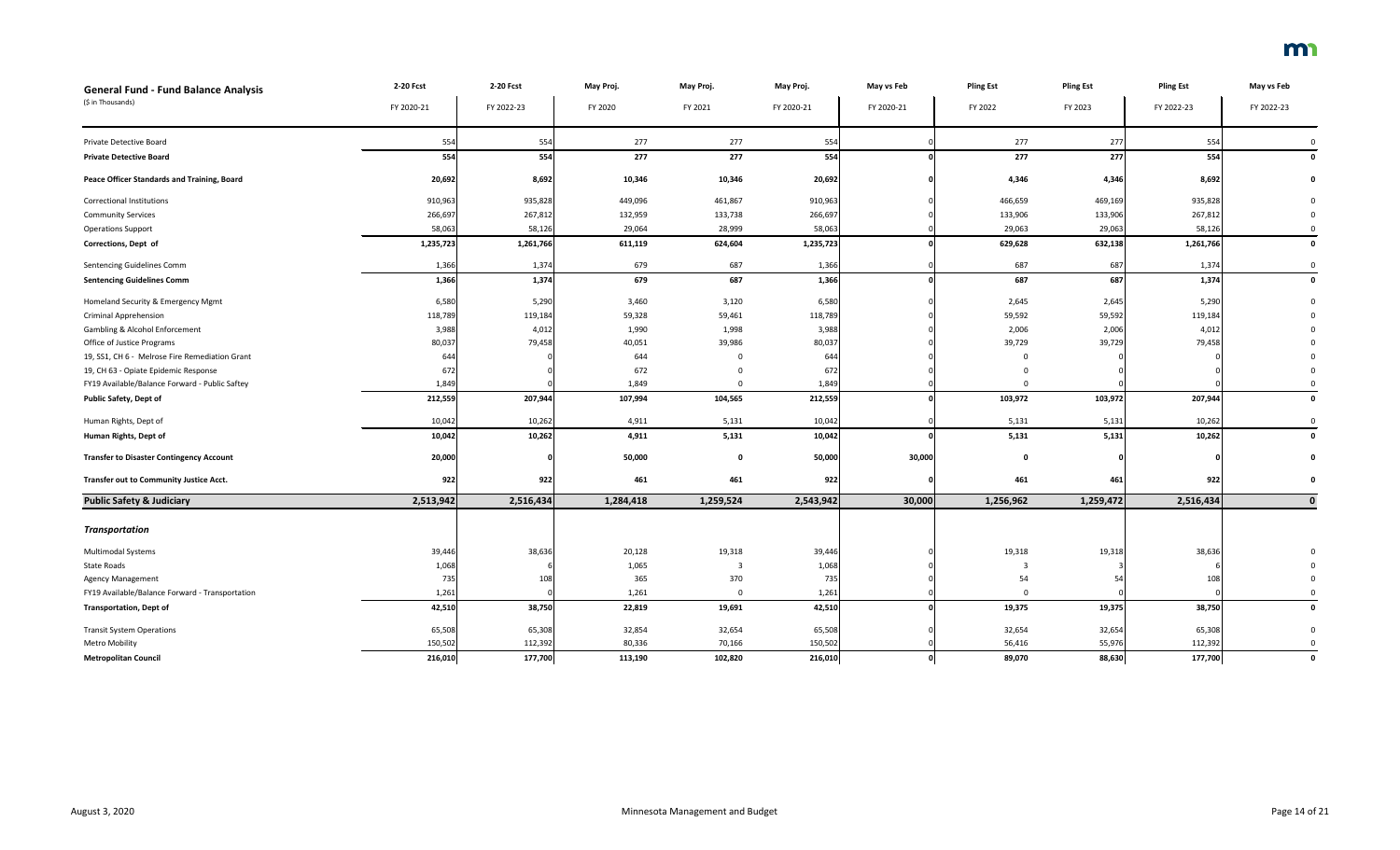| <b>General Fund - Fund Balance Analysis</b>                     | 2-20 Fcst  | 2-20 Fcst  | May Proj. | May Proj. | May Proj.  | May vs Feb | <b>Pling Est</b> | <b>Pling Est</b> | <b>Pling Est</b> | May vs Feb  |
|-----------------------------------------------------------------|------------|------------|-----------|-----------|------------|------------|------------------|------------------|------------------|-------------|
| (\$ in Thousands)                                               | FY 2020-21 | FY 2022-23 | FY 2020   | FY 2021   | FY 2020-21 | FY 2020-21 | FY 2022          | FY 2023          | FY 2022-23       | FY 2022-23  |
|                                                                 |            |            |           |           |            |            |                  |                  |                  |             |
| Admin & Related Services                                        | 11,883     | 11,032     | 5,918     | 5,965     | 11,883     |            | 5,516            | 5,516            | 11,032           |             |
| State Patrol                                                    | 18,445     | 18,574     | 9,201     | 9,244     | 18,445     |            | 9,287            | 9,287            | 18,574           |             |
| MnCRASH System Maintenance (Traffic Safety)                     | 940        | 940        | 470       | 470       | 940        |            | 470              | 470              | 940              |             |
| 19, SS1, CH 3 - Driver and Vehicle Services                     | 55,669     |            | 55,669    |           | 55,669     |            |                  |                  |                  |             |
| 19, SS1, CH 3 - Emergency Contacts on DLs - Update BCA Software | 29         |            | 29        |           |            |            |                  |                  |                  |             |
| FY19 Available/Balance Forward - Public Saftey                  | 3,151      |            | 3,151     |           | 3,151      |            |                  |                  |                  |             |
| <b>Public Safety, Dept of</b>                                   | 90,117     | 30,546     | 74,438    | 15,679    | 90,117     |            | 15,273           | 15,273           | 30,546           |             |
| Transportation                                                  | 348,637    | 246,996    | 210,447   | 138,190   | 348,637    |            | 123,718          | 123,278          | 246,996          |             |
|                                                                 |            |            |           |           |            |            |                  |                  |                  |             |
| <b>Environment</b>                                              |            |            |           |           |            |            |                  |                  |                  |             |
| <b>Environmental Analysis and Outcomes Division</b>             | 410        | 408        | 205       | 205       | 410        |            | 204              | 204              | 408              |             |
| <b>Municipal Division</b>                                       | 328        | 328        | 164       | 164       | 328        |            | 164              | 164              | 328              |             |
| <b>Operations Division</b>                                      | 4,980      | 4,980      | 2,490     | 2,490     | 4,980      |            | 2,490            | 2,490            | 4,980            |             |
| <b>Remediation Division</b>                                     | 216        |            | 216       |           | 216        |            | $\Omega$         |                  |                  |             |
| Resource Management and Assistance Division                     | 1,325      | 600        | 700       | 625       | 1,325      |            | 300              | 300              | 600              |             |
| <b>Watershed Division</b>                                       | 3,918      | 3,918      | 1,959     | 1,959     | 3,918      |            | 1,959            | 1,959            | 3,918            |             |
| <b>Environmental Quality Board</b>                              | 2,162      | 2,162      | 1,081     | 1,081     | 2,162      |            | 1,081            | 1,081            | 2,162            |             |
| FY19 Available/Balance Forward - Pollution Control              |            |            | 59        |           | 59         |            | $\Omega$         |                  |                  |             |
| <b>Pollution Control Agency</b>                                 | 13,398     | 12,396     | 6,874     | 6,524     | 13,398     |            | 6,198            | 6,198            | 12,396           |             |
| Land and Mineral Resources Management                           | 3,671      | 3,692      | 1,825     | 1,846     | 3,671      |            | 1,846            | 1,846            | 3,692            |             |
| Ecological & Water Resources                                    | 37,740     | 37,094     | 18,818    | 18,922    | 37,740     |            | 18,547           | 18,547           | 37,094           |             |
| <b>Forest Management</b>                                        | 66,951     | 66,074     | 33,651    | 33,300    | 66,951     |            | 33,037           | 33,037           | 66,074           |             |
| Parks & Trails Mgmt                                             | 54,198     | 54,460     | 26,968    | 27,230    | 54,198     |            | 27,230           | 27,230           | 54,460           |             |
| Fish and Wildlife Management                                    | 2,052      | 550        | 1,777     | 275       | 2,052      |            | 275              | 275              | 550              |             |
| Enforcement Natural Res Laws-Rules                              | 14,757     | 14,723     | 7,282     | 7,475     | 14,757     |            | 7,361            | 7,362            | 14,723           |             |
| <b>Operations Support</b>                                       | 2,700      |            | 2,700     |           | 2,700      |            | 0                |                  |                  |             |
| Office of School Trust Lands                                    | 374        | 374        | 187       | 187       | 374        |            | 187              | 187              | 374              |             |
| DNR Firefighting (OPEN)                                         | 36,000     | 36,000     | 18,000    | 18,000    | 36,000     |            | 18,000           | 18,000           | 36,000           |             |
| 1854 Treaty (OPEN)                                              | 12,714     | 12,657     | 6,355     | 6,359     | 12,714     |            | 6,356            | 6,301            | 12,657           |             |
| Leech Lake White Earth (OPEN)                                   | 6,157      | 6,078      | 3,079     | 3,078     | 6,157      |            | 3,050            | 3,028            | 6,078            |             |
| Con Con Areas (OPEN)                                            |            |            | 33        | 33        |            |            | 33               | -33              |                  |             |
| State Forest Cost Certification (OPEN)                          |            |            |           |           |            |            |                  |                  |                  |             |
| FY19 Available/Balance Forward - Natural Resources              | 2,989      |            | 2,989     |           | 2,989      |            | $\Omega$         |                  |                  |             |
| <b>Natural Resources, Dept of</b>                               | 240,379    | 231,778    | 123,669   | 116,710   | 240,379    |            | 115,927          | 115,851          | 231,778          | $\mathbf 0$ |
| Transfer to Mining and Env Regulatory Account (OPEN)            | 1,822      | 1,904      | 873       | 949       | 1,822      |            | 953              | 951              | 1,904            |             |
| Board of Water & Soil Resources                                 | 30,079     | 29,744     | 15,207    | 14,872    | 30,079     |            | 14,872           | 14,872           | 29,744           |             |
| FY19 Available/Balance Forward - Bd of Water & Soil Resources   | 108        |            | 108       |           | 108        |            | $\mathbf 0$      |                  |                  |             |
| <b>Board of Water &amp; Soil Resources</b>                      | 30,187     | 29,744     | 15,315    | 14,872    | 30,187     |            | 14,872           | 14,872           | 29,744           |             |
| <b>MN Conservation Corps</b>                                    | 910        | 910        | 455       | 455       | 910        |            | 455              | 455              | 910              |             |
| Metropolitan Council Parks                                      | 5,080      | 5,080      | 2,540     | 2,540     | 5,080      |            | 2,540            | 2,540            | 5,080            |             |
| <b>Metropolitan Council Parks</b>                               | 5,080      | 5,080      | 2,540     | 2,540     | 5,080      |            | 2,540            | 2,540            | 5,080            | $\mathbf 0$ |

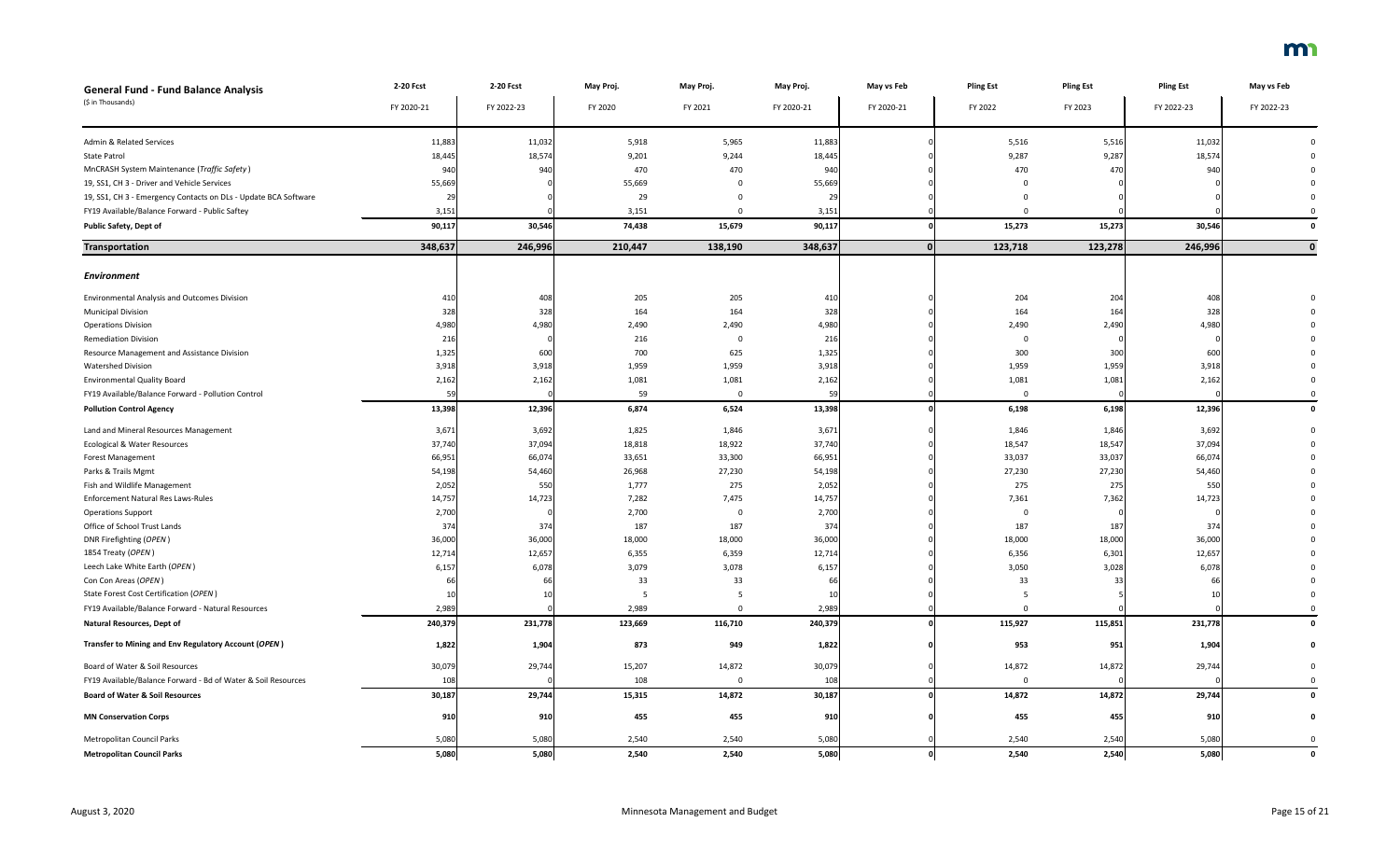| <b>General Fund - Fund Balance Analysis</b>                     | 2-20 Fcst  | 2-20 Fcst  | May Proj. | May Proj. | May Proj.  | May vs Feb | <b>Pling Est</b> | <b>Pling Est</b> | <b>Pling Est</b> | May vs Feb  |
|-----------------------------------------------------------------|------------|------------|-----------|-----------|------------|------------|------------------|------------------|------------------|-------------|
| (\$ in Thousands)                                               | FY 2020-21 | FY 2022-23 | FY 2020   | FY 2021   | FY 2020-21 | FY 2020-21 | FY 2022          | FY 2023          | FY 2022-23       | FY 2022-23  |
|                                                                 |            |            |           |           |            |            |                  |                  |                  |             |
| Zoological Board                                                | 19,474     | 19,618     | 9,665     | 9,809     | 19,474     |            | 9,809            | 9,809            | 19,618           |             |
| <b>Zoological Board</b>                                         | 19,474     | 19,618     | 9,665     | 9,809     | 19,474     |            | 9,809            | 9,809            | 19,618           |             |
| <b>Science Museum of Minnesota</b>                              | 2,158      | 2,158      | 1,079     | 1,079     | 2,158      |            | 1,079            | 1,079            | 2,158            |             |
| Explore Minnesota Tourism                                       | 28,748     | 28,688     | 14,404    | 14,344    | 28,748     |            | 14,344           | 14,344           | 28,688           |             |
| FY19 Available/Balance Forward - Explore Minnesota Tourism      |            |            | 24        |           | 24         |            | $\Omega$         |                  |                  |             |
| <b>Explore Minnesota Tourism</b>                                | 28,772     | 28,688     | 14,428    | 14,344    | 28,772     |            | 14,344           | 14,344           | 28,688           |             |
| <b>Environment</b>                                              | 342,180    | 332,276    | 174,898   | 167,282   | 342,180    |            | 166,177          | 166,099          | 332,276          |             |
| <b>Agriculture</b>                                              |            |            |           |           |            |            |                  |                  |                  |             |
| <b>Protection Service</b>                                       | 37,300     | 36,750     | 18,650    | 18,650    | 37,300     |            | 18,375           | 18,375           | 36,750           |             |
| Promotion & Marketing                                           | 7,992      | 7,892      | 3,996     | 3,996     | 7,992      |            | 3,946            | 3,946            | 7,892            |             |
| Value-Added Products                                            | 47,307     | 47,986     | 23,653    | 23,654    | 47,307     |            | 23,993           | 23,993           | 47,986           |             |
| Admin & Financial Assistance                                    | 15,018     | 14,428     | 7,510     | 7,508     | 15,018     |            | 7,214            | 7,214            | 14,428           |             |
| 19, SS1, CH 10 - Healthy Eating Grant                           |            | 650        | $\Omega$  |           |            |            | 325              | 325              | 650              |             |
| 20, CH 73 - COVID-19 Response (Second Harvest Heartland Grants) |            |            | 1,250     | $\Omega$  | 1,250      | 1,250      |                  |                  |                  |             |
| Agriculture, Dept of                                            | 107,617    | 107,706    | 55,059    | 53,808    | 108,867    | 1,250      | 53,853           | 53,853           | 107,706          |             |
| Agricultural Utilization Research Institute                     | 7,786      | 7,786      | 3,893     | 3,893     | 7,786      |            | 3,893            | 3,893            | 7,786            |             |
| <b>Agricultural Utilization Research Institute</b>              | 7,786      | 7,786      | 3,893     | 3,893     | 7,786      |            | 3,893            | 3,893            | 7,786            | $\Omega$    |
| <b>Board of Animal Health</b>                                   | 11,354     | 11,354     | 5,677     | 5,677     | 11,354     |            | 5,677            | 5,677            | 11,354           |             |
| 19, SS1, CH 4 - CWD Monitoring                                  | 320        | 400        | 120       | 200       | 320        |            | 200              | 200              | 400              |             |
| FY19 Available/Balance Forward - Board of Animal Health         | 36         |            | 36        |           | 36         |            |                  |                  |                  |             |
| <b>Board of Animal Health</b>                                   | 11,710     | 11,754     | 5,833     | 5,877     | 11,710     |            | 5,877            | 5,877            | 11,754           |             |
| Housing Finance Agency (TR OUT)                                 | 120,596    | 115,596    | 64,048    | 56,548    | 120,596    |            | 57,798           | 57,798           | 115,596          |             |
| <b>Housing Finance Agency</b>                                   | 120,596    | 115,596    | 64,048    | 56,548    | 120,596    |            | 57,798           | 57,798           | 115,596          | 0           |
| <b>Agriculture &amp; Housing</b>                                | 247,709    | 242,842    | 128,833   | 120,126   | 248,959    | 1,250      | 121,421          | 121,421          | 242,842          |             |
| <b>Jobs, Economic Development &amp; Commerce</b>                |            |            |           |           |            |            |                  |                  |                  |             |
| <b>Financial Institutions</b>                                   | 800        | 800        | 400       | 400       | 800        |            | 400              | 400              | 800              |             |
| <b>Administrative Services</b>                                  | 17,465     | 17,820     | 8,868     | 8,597     | 17,465     |            | 9,222            | 8,598            | 17,820           |             |
| Enforcement                                                     | 12,024     | 12,114     | 5,967     | 6,057     | 12,024     |            | 6,057            | 6,057            | 12,114           |             |
| Telecommunications                                              | 2,064      | 2,094      | 1,017     | 1,047     | 2,064      |            | 1,047            | 1,047            | 2,094            |             |
| <b>Energy Resources</b>                                         | 9,107      | 8,760      | 4,727     | 4,380     | 9,107      |            | 4,380            | 4,380            | 8,760            |             |
| Insurance                                                       | 10,136     | 10,192     | 5,055     | 5,081     | 10,136     |            | 5,111            | 5,081            | 10,192           |             |
| 19, CH 39 - Lic Reg Pharm Benefit Managers                      | 723        | 850        | 340       | 383       | 723        |            | 425              | 425              | 850              |             |
| 19 SS1, CH 9 - Pediatric Autoimmune Coverage Admin              | 54         | -54        | 27        | 27        | 54         |            | 27               | -27              | 54               |             |
| 19 SS1, CH 9 - Pediatric Autoimmune Coverage Pymts (OPEN)       | 155        | 176        | 75        | 80        | 155        |            | 85               | 91               | 176              |             |
| Commerce, Department of                                         | 52,528     | 52,860     | 26,476    | 26,052    | 52,528     |            | 26,754           | 26,106           | 52,860           | $\mathbf 0$ |

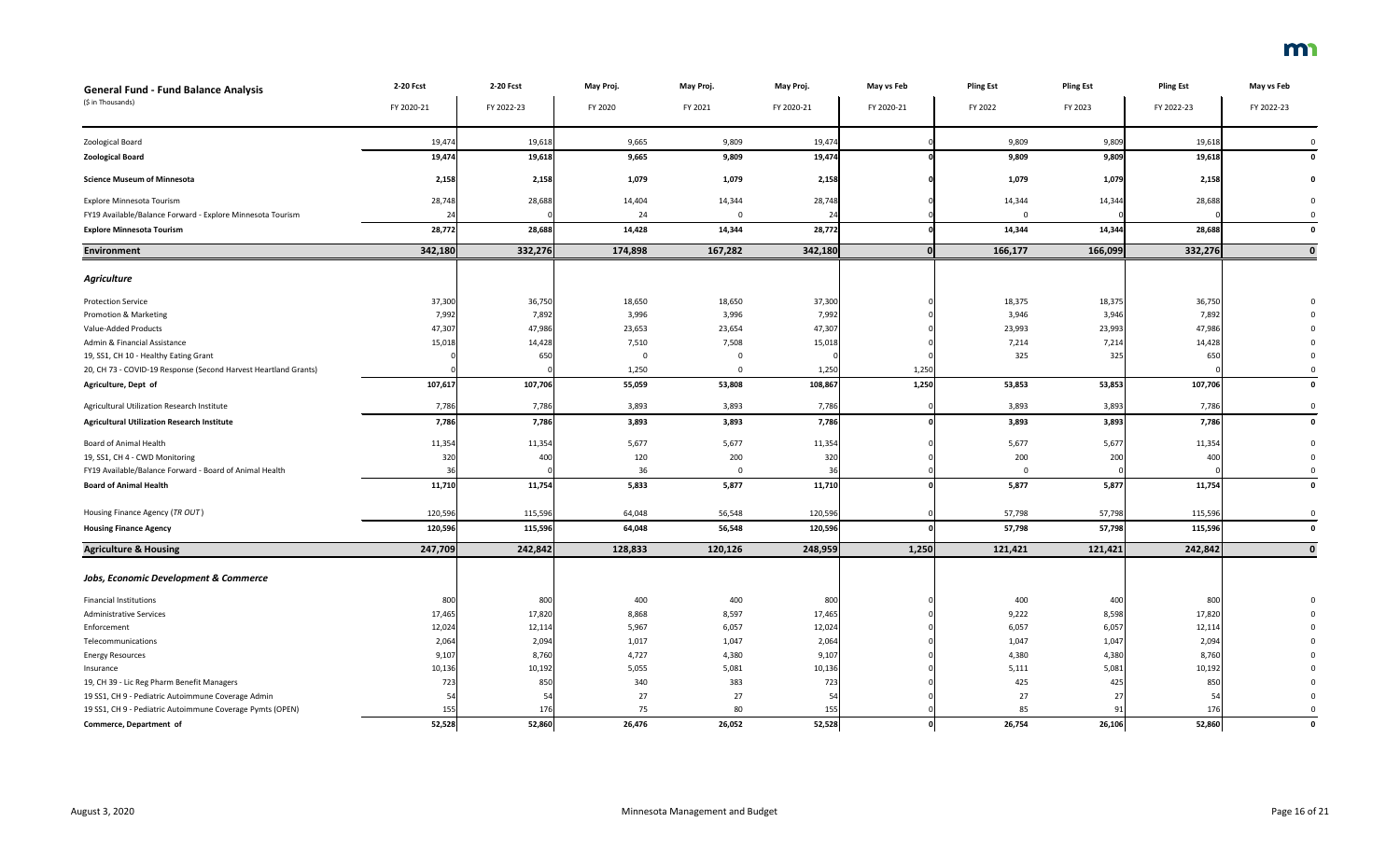| <b>General Fund - Fund Balance Analysis</b>                        | 2-20 Fcst  | 2-20 Fcst  | May Proj.      | May Proj. | May Proj.  | May vs Feb | <b>Pling Est</b> | <b>Pling Est</b> | <b>Pling Est</b> | May vs Feb  |
|--------------------------------------------------------------------|------------|------------|----------------|-----------|------------|------------|------------------|------------------|------------------|-------------|
| (\$ in Thousands)                                                  | FY 2020-21 | FY 2022-23 | FY 2020        | FY 2021   | FY 2020-21 | FY 2020-21 | FY 2022          | FY 2023          | FY 2022-23       | FY 2022-23  |
|                                                                    |            |            |                |           |            |            |                  |                  |                  |             |
| <b>Public Utilities Commission</b>                                 | 15,586     | 15,586     | 7,793          | 7,793     | 15,586     |            | 7,793            | 7,793            | 15,586           |             |
| <b>Public Utilities Commission</b>                                 | 15,586     | 15,586     | 7,793          | 7,793     | 15,586     |            | 7,793            | 7,793            | 15,586           |             |
| <b>Business &amp; Community Development</b>                        | 78,962     | 71,962     | 40,756         | 38,206    | 78,962     |            | 35,981           | 35,981           | 71,962           |             |
| <b>Employment and Training Programs</b>                            | 11,064     | 13,592     | 5,532          | 5,532     | 11,064     |            | 6,796            | 6,796            | 13,592           |             |
| <b>General Support Services</b>                                    | 8,342      | 8,342      | 4,171          | 4,171     | 8,342      |            | 4,171            | 4,171            | 8,342            |             |
| Minnesota Trade Office                                             | 4,584      | 4,584      | 2,292          | 2,292     | 4,584      |            | 2,292            | 2,292            | 4,584            |             |
| <b>Vocational Rehabilitation</b>                                   | 57,722     | 57,722     | 28,861         | 28,861    | 57,722     |            | 28,861           | 28,861           | 57,722           |             |
| Services for the Blind                                             | 12,850     | 12,850     | 6,425          | 6,425     | 12,850     |            | 6,425            | 6,425            | 12,850           |             |
| Broadband Development Office (TR-OUT)                              | 40,500     | 500        | 20,250         | 20,250    | 40,500     |            | 250              | 250              | 500              |             |
| 19, SS1, CH 7 - Dairy Assistance - DAIRI (TR OUT)                  | 3,000      |            | 3,000          |           | 3,000      |            |                  |                  |                  |             |
| 19, SS1, CH 10 - Film & TV Board Grant                             |            | 324        | - 0            |           |            |            | 162              | 162              | 324              |             |
| FY19 Available/Balance Forward - Employment & Economic Development | 33,485     |            | 33,485         |           | 33,485     |            |                  |                  |                  |             |
| 20, CH 71 - Small Business Loan Guarantee Program                  |            |            | 10,000         |           | 10,000     | 10,000     |                  |                  |                  |             |
| <b>Employment &amp; Economic Development</b>                       | 250,509    | 169,876    | 154,772        | 105,737   | 260,509    | 10,000     | 84,938           | 84,938           | 169,876          |             |
| <b>Destination Medical Center (Open)</b>                           | 34,963     | 71,149     | 13,493         | 21,470    | 34,963     |            | 33,649           | 37,500           | 71,149           |             |
| Labor & Industry, Dept of                                          | 7,688      | 8,488      | 3,844          | 3,844     | 7,688      |            | 4,244            | 4,244            | 8,488            |             |
| Labor & Industry, Dept of                                          | 7,688      | 8,488      | 3,844          | 3,844     | 7,688      |            | 4,244            | 4,244            | 8,488            | 0           |
| <b>Mediation Services</b>                                          | 5,282      | 5,282      | 2,641          | 2,641     | 5,282      |            | 2,641            | 2,641            | 5,282            |             |
| <b>Mediation Services</b>                                          | 5,282      | 5,282      | 2,641          | 2,641     | 5,282      |            | 2,641            | 2,641            | 5,282            | 0           |
| GF Tr to IRRR Region 3 (Carlton & Koochiching Counties) (OPEN)     | 1,142      | 1,149      | 570            | 572       | 1,142      |            | 570              | 579              | 1,149            |             |
| GF Tr to IRRR School Consolidation Acct (OPEN)                     | 4,566      | 4,598      | 2,278          | 2,288     | 4,566      |            | 2,282            | 2,316            | 4,598            |             |
| <b>General Fund Transfer to IRRR</b>                               | 5,708      | 5,747      | 2,848          | 2,860     | 5,708      |            | 2,852            | 2,895            | 5,747            |             |
| <b>Jobs, Economic Development &amp; Commerce</b>                   | 372,264    | 328,988    | 211,867        | 170,397   | 382,264    | 10,000     | 162,871          | 166,117          | 328,988          |             |
|                                                                    |            |            |                |           |            |            |                  |                  |                  |             |
| <b>State Government &amp; Veterans</b>                             |            |            |                |           |            |            |                  |                  |                  |             |
| House of Representatives                                           | 76,277     | 77,714     | 37,420         | 38,857    | 76,277     |            | 38,857           | 38,857           | 77,714           |             |
| FY19 Available/Balance Forward - House                             | 8,337      |            | 8,337          | $\Omega$  | 8,337      |            | 0                |                  |                  |             |
| Senate                                                             | 70,520     | 71,308     | 34,866         | 35,654    | 70,520     |            | 35,654           | 35,654           | 71,308           |             |
| FY19 Available/Balance Forward - Senate                            | 10,104     |            | 10,104         |           | 10,104     |            | - 0              |                  |                  |             |
| Legislative Coordinating Commission                                | 40,554     | 41,561     | 19,484         | 21,070    | 40,554     |            | 20,780           | 20,781           | 41,561           |             |
| FY19 Available/Balance Forward - LCC                               | 5,039      |            | 5,039          |           | 5,039      |            | $\Omega$         |                  |                  |             |
| 19, SS1, CH 3 - DPS and MNDOT program audits                       | 200        |            | 200            | $\Omega$  | 200        |            | $\Omega$         |                  |                  |             |
| Legislature                                                        | 211,031    | 190,583    | 115,450        | 95,581    | 211,031    |            | 95,291           | 95,292           | 190,583          | $\mathbf 0$ |
| Governor's Office                                                  | 7,244      | 7,244      | 3,622          | 3,622     | 7,244      |            | 3,622            | 3,622            | 7,244            | $\Omega$    |
| <b>Governor's Office</b>                                           | 7,244      | 7,244      | 3,622          | 3,622     | 7,244      |            | 3,622            | 3,622            | 7,244            | $\mathbf 0$ |
| <b>State Auditor</b>                                               | 20,938     | 21,204     | 10,336         | 10,602    | 20,938     |            | 10,602           | 10,602           | 21,204           |             |
| <b>Statutory Local Performance Measurement Rptg</b>                |            |            | $\overline{2}$ |           |            |            |                  |                  |                  |             |
| <b>State Auditor</b>                                               | 20,942     | 21,208     | 10,338         | 10,604    | 20,942     |            | 10,604           | 10,604           | 21,208           | $\Omega$    |

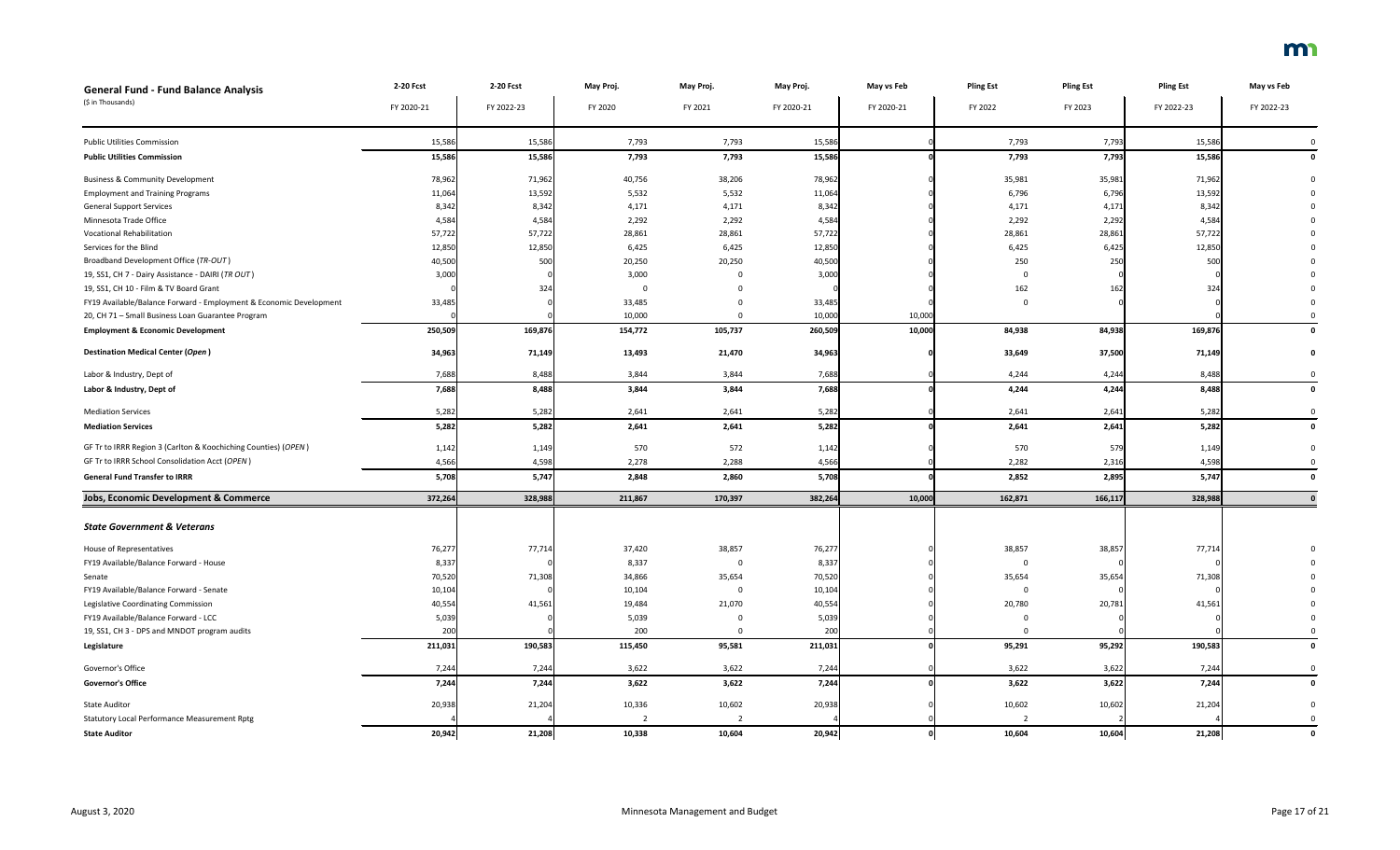| <b>General Fund - Fund Balance Analysis</b>            | 2-20 Fcst  | 2-20 Fcst  | May Proj. | May Proj.    | May Proj.  | May vs Feb | <b>Pling Est</b> | <b>Pling Est</b> | <b>Pling Est</b> | May vs Feb   |
|--------------------------------------------------------|------------|------------|-----------|--------------|------------|------------|------------------|------------------|------------------|--------------|
| (\$ in Thousands)                                      | FY 2020-21 | FY 2022-23 | FY 2020   | FY 2021      | FY 2020-21 | FY 2020-21 | FY 2022          | FY 2023          | FY 2022-23       | FY 2022-23   |
| <b>Attorney General</b>                                | 46,34      | 47,026     | 22,828    | 23,513       | 46,341     |            | 23,513           | 23,513           | 47,026           |              |
| <b>Attorney General</b>                                | 46,341     | 47,026     | 22,828    | 23,513       | 46,341     |            | 23,513           | 23,513           | 47,026           | $\mathbf{0}$ |
| Secretary of State                                     | 14,463     | 14,584     | 7,171     | 7,292        | 14,463     |            | 7,292            | 7,292            | 14,584           |              |
| 19, SS1, CH 10 - Election Equipment Grants             | 2,000      |            | 2,000     |              | 2,000      |            |                  |                  |                  |              |
| 19, SS1, CH 10 - State Match for Help America Vote Act | 163        |            | 163       |              | 163        |            |                  |                  |                  |              |
| <b>Secretary of State</b>                              | 16,626     | 14,584     | 9,334     | 7,292        | 16,626     |            | 7,292            | 7,292            | 14,584           |              |
| Presidential Primary (OPEN) (TR OUT)                   | 11,941     |            | 11,941    | <sup>0</sup> | 11,941     |            | - 0              |                  |                  |              |
| Campaign Finance & Public Disclosure Bd                | 2,246      | 2,246      | 1,123     | 1,123        | 2,246      |            | 1,123            | 1,123            | 2,246            |              |
| Campaign Finance 10A.31                                | 1,020      | 1,020      |           | 1,020        | 1,020      |            |                  | 1,020            | 1,020            |              |
| Campaign Finance (OPEN) (TR OUT)                       | 1,417      | 1,339      | 85        | 1,332        | 1,417      |            | 85               | 1,254            | 1,339            |              |
| <b>Campaign Finance</b>                                | 4,683      | 4,605      | 1,208     | 3,475        | 4,683      |            | 1,208            | 3,397            | 4,605            |              |
| <b>Investment Board</b>                                | 278        | 278        | 139       | 139          | 278        |            | 139              | 139              | 278              |              |
| <b>MNIT Services</b>                                   | 5,358      | 5,358      | 2,679     | 2,679        | 5,358      |            | 2,679            | 2,679            | 5,358            |              |
| 19, SS1, CH 10 - Cybersecurity                         | 10,000     | 10,000     | 5,000     | 5,000        | 10,000     |            | 5,000            | 5,000            | 10,000           |              |
| FY19 Available/Balance Forward - MN.IT Services        |            |            |           | $\Omega$     |            |            | $\Omega$         |                  |                  |              |
| <b>MN-IT Services</b>                                  | 15,359     | 15,358     | 7,680     | 7,679        | 15,359     |            | 7,679            | 7,679            | 15,358           |              |
| <b>Campaign Violations</b>                             | 230        | 230        | 115       | 115          | 230        |            | 115              | 115              | 230              |              |
| Data Practices                                         | 44         | 44         | 22        | 22           | 44         |            | 22               | -22              | 44               |              |
| Municipal Boundary Adjustments                         | 526        | 526        | 263       | 263          | 526        |            | 263              | 263              | 526              |              |
| <b>Administrative Hearings Office</b>                  | 800        | 800        | 400       | 400          | 800        |            | 400              | 400              | 800              |              |
| <b>Government and Citizen Services</b>                 | 20,484     | 18,884     | 11,042    | 9,442        | 20,484     |            | 9,442            | 9,442            | 18,884           |              |
| <b>Strategic Management Services</b>                   | 5,322      | 5,302      | 2,671     | 2,651        | 5,322      |            | 2,651            | 2,651            | 5,302            |              |
| <b>Fiscal Agent</b>                                    | 25,244     | 25,420     | 12,372    | 12,872       | 25,244     |            | 12,710           | 12,710           | 25,420           |              |
| WCRA (OPEN)                                            | 1,352      | 1,446      | 650       | 702          | 1,352      |            | 716              | 730              | 1,446            |              |
| Historic Structure Grants MS 290.0681 (OPEN)           | 30         | 1,504      | $\Omega$  | 30           | 30         |            | 621              | 883              | 1,504            |              |
| <b>Administration, Dept of</b>                         | 52,432     | 52,556     | 26,735    | 25,697       | 52,432     |            | 26,140           | 26,416           | 52,556           | $\mathbf{0}$ |
| Capitol Area Arch & Plng Bd                            | 702        | 702        | 351       | 351          | 702        |            | 351              | 351              | 702              | $\Omega$     |
| <b>Capitol Area Arch &amp; Ping Bd</b>                 | 702        | 702        | 351       | 351          | 702        |            | 351              | 351              | 702              | $\mathbf 0$  |
| Minnesota Management and Budget                        | 53,528     | 53,446     | 26,805    | 26,723       | 53,528     |            | 26,723           | 26,723           | 53,446           |              |
| 19, SS1, CH 10 - Becker, Wright Counties' Legal Fees   | 141        |            | 141       |              | 141        |            | 0                |                  |                  |              |
| 19, SS1, CH 9 - Evaluation Activites                   | 996        | 996        | 498       | 498          | 996        |            | 498              | 498              | 996              |              |
| 19, CH 63 - Opiate Epidemic Response                   | 300        |            | 300       |              | 300        |            | $\Omega$         |                  |                  |              |
| Minnesota Management & Budget                          | 54,965     | 54,442     | 27,744    | 27,221       | 54,965     |            | 27,221           | 27,221           | 54,442           | $\Omega$     |

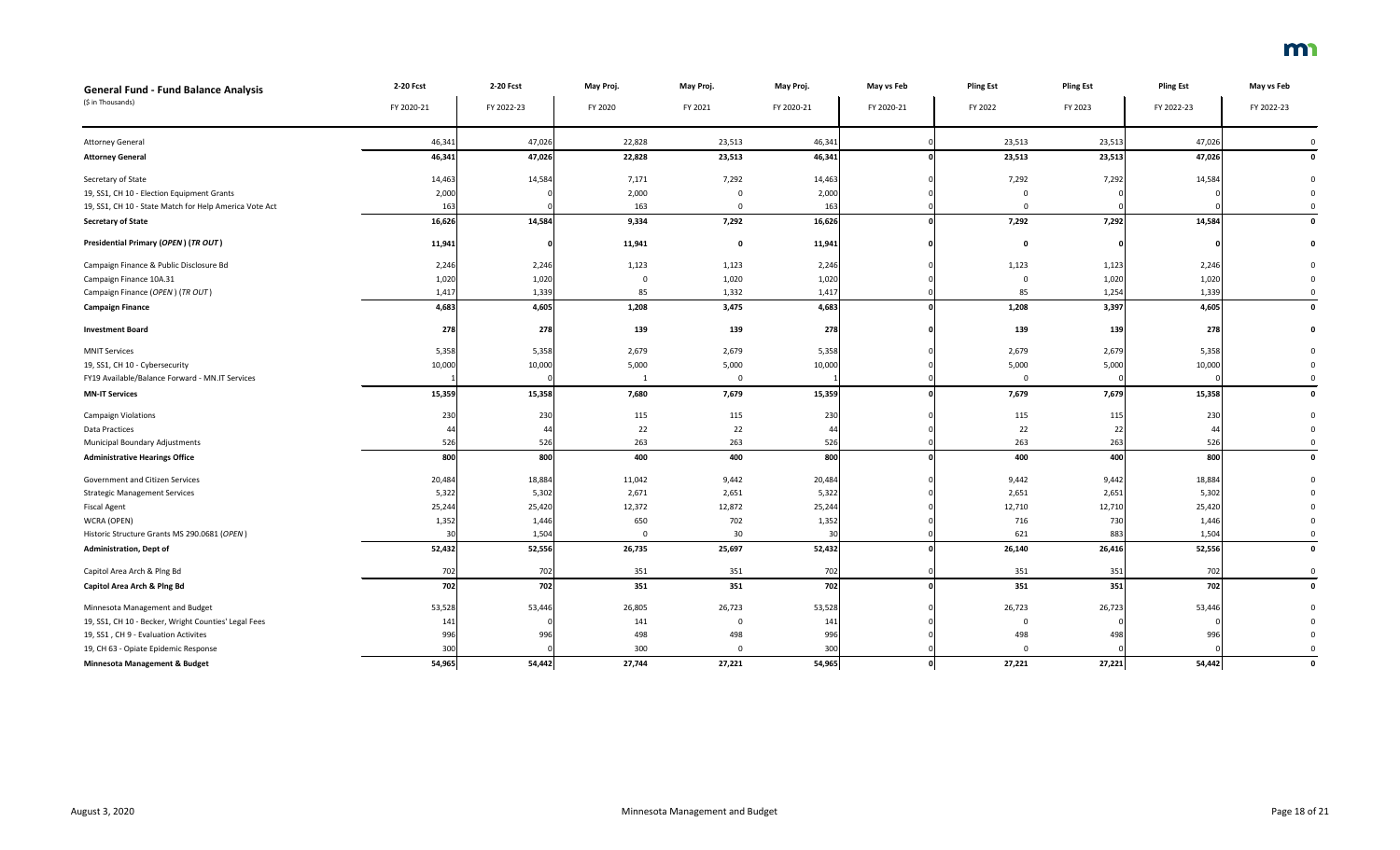| <b>General Fund - Fund Balance Analysis</b>         | 2-20 Fcst  | 2-20 Fcst  | May Proj. | May Proj. | May Proj.  | May vs Feb | <b>Pling Est</b> | <b>Pling Est</b> | <b>Pling Est</b> | May vs Feb   |
|-----------------------------------------------------|------------|------------|-----------|-----------|------------|------------|------------------|------------------|------------------|--------------|
| (\$ in Thousands)                                   | FY 2020-21 | FY 2022-23 | FY 2020   | FY 2021   | FY 2020-21 | FY 2020-21 | FY 2022          | FY 2023          | FY 2022-23       | FY 2022-23   |
|                                                     |            |            |           |           |            |            |                  |                  |                  |              |
| Tax System Management                               | 264,413    | 266,830    | 130,998   | 133,415   | 264,413    |            | 133,415          | 133,415          | 266,830          |              |
| 19, SS1, CH 10 - Taxpayer Assistance Grants         | 800        | 800        | 400       | 400       | 800        |            | 400              | 400              | 800              |              |
| 19, SS1, CH 6 - Taxpayer Assistance Grants          | 400        | 400        | 200       | 200       | 400        |            | 200              | 200              | 400              |              |
| <b>Debt Collection Management</b>                   | 58,102     | 58,632     | 28,786    | 29,316    | 58,102     |            | 29,316           | 29,316           | 58,632           |              |
| Collections, Seized Property, Recording Fees (OPEN) | 2,000      | 2,000      | 1,000     | 1,000     | 2,000      |            | 1,000            | 1,000            | 2,000            |              |
| Property Tax Benchmark Study MS 270C.991            | 50         |            | 25        | 25        |            |            | 25               | 25               |                  |              |
| 19, SS1, CH 6 - 2019 Tax Bill Administration        | 6,000      | 6,000      | 3,000     | 3,000     | 6,000      |            | 3,000            | 3,000            | 6,000            |              |
| Revenue, Dept of                                    | 331,765    | 334,712    | 164,409   | 167,356   | 331,765    |            | 167,356          | 167,356          | 334,712          |              |
| <b>Amateur Sports Commission</b>                    | 647        | 612        | 341       | 306       | 647        |            | 306              | 306              | 612              |              |
| <b>Amateur Sports Commission</b>                    | 647        | 612        | 341       | 306       | 647        |            | 306              | 306              | 612              |              |
| Council on Minnesotans of African Heritage          | 1,063      | 1,064      | 531       | 532       | 1,063      |            | 532              | 532              | 1,064            |              |
| <b>Council on Minnesotans of African Heritage</b>   | 1,063      | 1,064      | 531       | 532       | 1,063      |            | 532              | 532              | 1,064            |              |
| Minnesota Council on Latino Affairs                 | 1,044      | 1,050      | 519       | 525       | 1,044      |            | 525              | 525              | 1,050            |              |
| <b>Minnesota Council on Latino Affairs</b>          | 1,044      | 1,050      | 519       | 525       | 1,044      |            | 525              | 525              | 1,050            |              |
| Council on Asian-Pacific Minnesotans                | 1,025      | 1,030      | 510       | 515       | 1,025      |            | 515              | 515              | 1,030            |              |
| <b>Council on Asian-Pacific Minnesotans</b>         | 1,025      | 1,030      | 510       | 515       | 1,025      |            | 515              | 515              | 1,030            | $\mathbf{0}$ |
| Indian Affairs Council                              | 1,699      | 1,692      | 853       | 846       | 1,699      |            | 846              | 846              | 1,692            |              |
| <b>Indian Affairs Council</b>                       | 1,699      | 1,692      | 853       | 846       | 1,699      |            | 846              | 846              | 1,692            |              |
| Programs & Operations                               | 45,844     | 46,394     | 22,647    | 23,197    | 45,844     |            | 23,197           | 23,197           | 46,394           |              |
| <b>Fiscal Agents</b>                                | 642        | 642        | 321       | 321       | 642        |            | 321              | 321              | 642              |              |
| <b>Historical Society</b>                           | 46,486     | 47,036     | 22,968    | 23,518    | 46,486     |            | 23,518           | 23,518           | 47,036           |              |
| <b>Operations and Services</b>                      | 1,904      | 1,204      | 1,302     | 602       | 1,904      |            | 602              | 602              | 1,204            |              |
| <b>Grants Programs</b>                              | 9,600      | 9,600      | 4,800     | 4,800     | 9,600      |            | 4,800            | 4,800            | 9,600            |              |
| <b>Regional Arts Council</b>                        | 4,278      | 4,278      | 2,139     | 2,139     | 4,278      |            | 2,139            | 2,139            | 4,278            |              |
| <b>Arts Board</b>                                   | 15,782     | 15,082     | 8,241     | 7,541     | 15,782     |            | 7,541            | 7,541            | 15,082           |              |
| <b>MN Humanities Center</b>                         | 1,400      | 750        | 700       | 700       | 1,400      |            | 375              | 375              | 750              |              |
| <b>Veterans Services</b>                            | 36,333     | 36,306     | 18,180    | 18,153    | 36,333     |            | 18,153           | 18,153           | 36,306           |              |
| Veterans Homes (TR OUT)                             | 115,522    | 115,522    | 57,761    | 57,761    | 115,522    |            | 57,761           | 57,761           | 115,522          |              |
| GI Bill (OPEN)                                      | 4,000      | 4,000      | 2,000     | 2,000     | 4,000      |            | 2,000            | 2,000            | 4,000            |              |
| GI Bill OJT and Apprenticeships (OPEN)              | 2,200      | 2,200      | 1,100     | 1,100     | 2,200      |            | 1,100            | 1,100            | 2,200            |              |
| 20, CH 71 - COVID-19 Special Emergency Grants       | $\Omega$   |            | 6,200     | $\Omega$  | 6,200      | 6,200      |                  |                  |                  |              |
| Veteran Affairs, Dept of                            | 158,055    | 158,028    | 85,241    | 79,014    | 164,255    | 6,200      | 79,014           | 79,014           | 158,028          | 0            |
| Main-Military Training Facility                     | 19,402     | 19,402     | 9,701     | 9,701     | 19,402     |            | 9,701            | 9,701            | 19,402           |              |
| <b>General Support</b>                              | 6,764      | 6,764      | 3,382     | 3,382     | 6,764      |            | 3,382            | 3,382            | 6,764            |              |
| <b>Enlistment Incentives</b>                        | 22,228     | 22,228     | 11,114    | 11,114    | 22,228     |            | 11,114           | 11,114           | 22,228           |              |
| Emergency Services / Military Support (OPEN)        | 394        | 394        | 197       | 197       | 394        |            | 197              | 197              | 394              |              |
| FY19 Available/Balance Forward - Military Affairs   | 995        |            | 995       |           | 995        |            | $\Omega$         |                  |                  |              |
| <b>Military Affairs, Dept of</b>                    | 49,783     | 48,788     | 25,389    | 24,394    | 49,783     |            | 24,394           | 24,394           | 48,788           | $\mathbf 0$  |

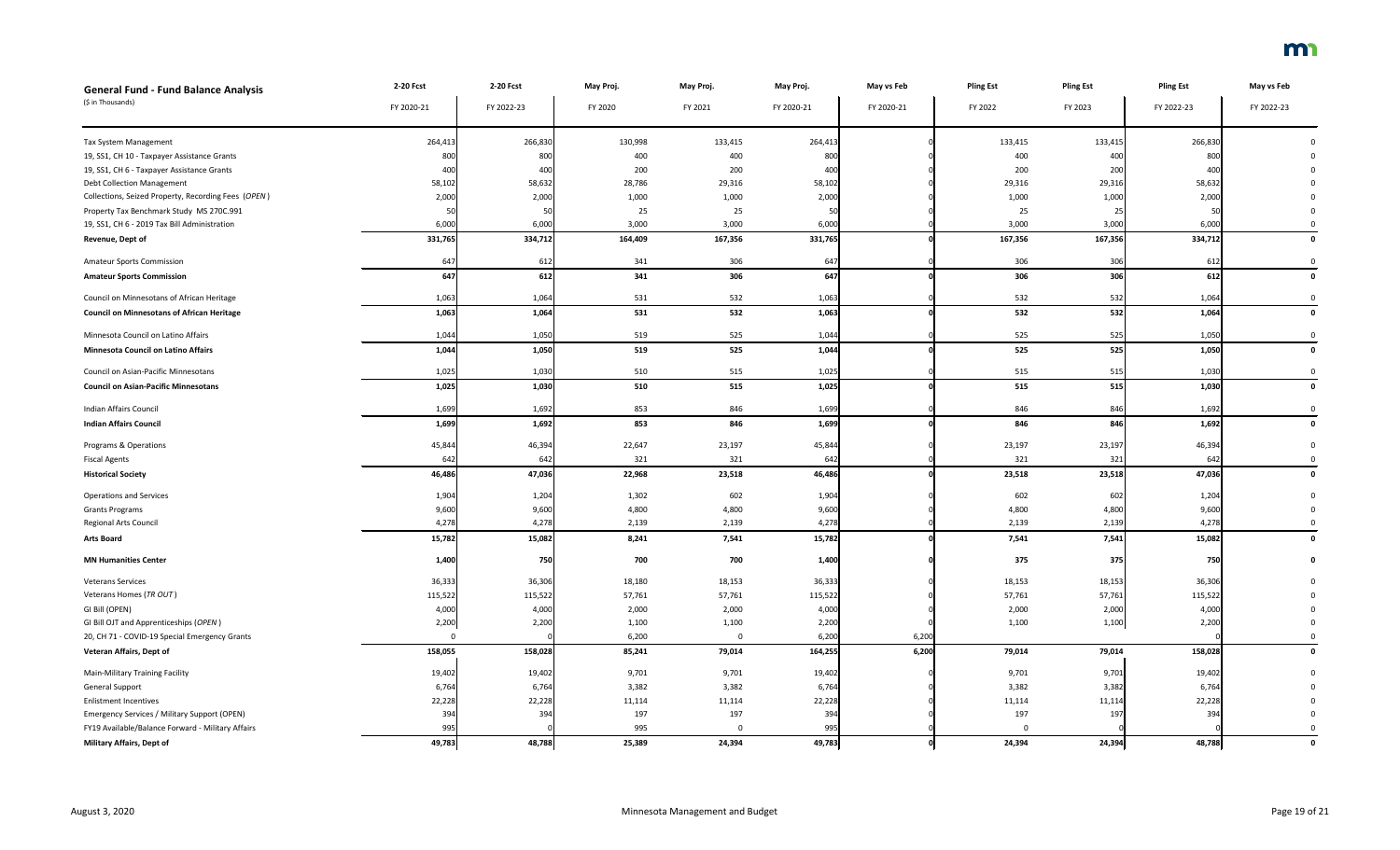| <b>General Fund - Fund Balance Analysis</b>                | 2-20 Fcst  | 2-20 Fcst  | May Proj. | May Proj.   | May Proj.  | May vs Feb | <b>Pling Est</b> | <b>Pling Est</b> | <b>Pling Est</b> | May vs Feb  |
|------------------------------------------------------------|------------|------------|-----------|-------------|------------|------------|------------------|------------------|------------------|-------------|
| (\$ in Thousands)                                          | FY 2020-21 | FY 2022-23 | FY 2020   | FY 2021     | FY 2020-21 | FY 2020-21 | FY 2022          | FY 2023          | FY 2022-23       | FY 2022-23  |
| <b>Board of Accountancy</b>                                | 1,369      | 1,350      | 694       | 675         | 1,369      |            | 675              | 675              | 1,350            |             |
| <b>Board of Accountancy</b>                                | 1,369      | 1,350      | 694       | 675         | 1,369      |            | 675              | 675              | 1,350            | 0           |
| <b>Board of Architectural/Eng</b>                          | 1,706      | 1,702      | 855       | 851         | 1,706      |            | 851              | 851              | 1,702            |             |
| <b>Board of Architectural/Eng</b>                          | 1,706      | 1,702      | 855       | 851         | 1,706      |            | 851              | 851              | 1,702            |             |
| <b>Board of Cosmetologist Examiners</b>                    | 5,839      | 5,870      | 2,904     | 2,935       | 5,839      |            | 2,935            | 2,935            | 5,870            |             |
| <b>Board of Cosmetologist Examiners</b>                    | 5,839      | 5,870      | 2,904     | 2,935       | 5,839      |            | 2,935            | 2,935            | 5,870            | 0           |
| <b>Board of Barber Examiners</b>                           | 686        | 686        | 343       | 343         | 686        |            | 343              | 343              | 686              |             |
| <b>Board of Barber Examiners</b>                           | 686        | 686        | 343       | 343         | 686        |            | 343              | 343              | 686              | 0           |
| <b>Contingent Accounts</b>                                 | 500        | 500        | 500       | 0           | 500        |            | 500              |                  | 500              | 0           |
| <b>Contingent Accounts</b>                                 | 500        | 500        | 500       | $\mathbf 0$ | 500        |            | 500              |                  | 500              | 0           |
| <b>Tort Claims</b>                                         | 322        | 322        | 161       | 161         | 322        |            | 161              | 161              | 322              |             |
| <b>Tort Claims</b>                                         | 322        | 322        | 161       | 161         | 322        |            | 161              | 161              | 322              | 0           |
| <b>Consolidated Leg &amp; Const Officers Retire (OPEN)</b> | 18,241     | 18,310     | 9,111     | 9,130       | 18,241     |            | 9,148            | 9,162            | 18,310           |             |
| <b>Judges Retirement Plan Direct Appropriation</b>         | 12,000     | 12,000     | 6,000     | 6,000       | 12,000     |            | 6,000            | 6,000            | 12,000           |             |
| 18, CH 211 - Pension, PERA Police and Fire                 | 13,500     | 18,000     | 4,500     | 9,000       | 13,500     |            | 9,000            | 9,000            | 18,000           |             |
| PERA / Mpls Employee Retirement Aid (OPEN)                 | 32,000     | 32,000     | 16,000    | 16,000      | 32,000     |            | 16,000           | 16,000           | 32,000           |             |
| 1993 TRA / Mpls Teacher Retire Aid (OPEN)                  | 5,000      | 5,000      | 2,500     | 2,500       | 5,000      |            | 2,500            | 2,500            | 5,000            |             |
| 1997 TRA / Mpls Teacher Retire Aid (OPEN)                  | 54,662     | 54,662     | 27,331    | 27,331      | 54,662     |            | 27,331           | 27,331           | 54,662           |             |
| St Paul Teacher Retirement Aid 1997 (OPEN)                 | 5,654      | 5,654      | 2,827     | 2,827       | 5,654      |            | 2,827            | 2,827            | 5,654            |             |
| 14, CH 296 - Pension Bill - St Paul Teachers               | 14,000     | 14,000     | 7,000     | 7,000       | 14,000     |            | 7,000            | 7,000            | 14,000           |             |
| 18, CH 211 - Pension, St Paul Dir Aid                      | 10,000     | 10,000     | 5,000     | 5,000       | 10,000     |            | 5,000            | 5,000            | 10,000           |             |
| <b>St Paul Teacher Retirement Aid</b>                      | 29,654     | 29,654     | 14,827    | 14,827      | 29,654     |            | 14,827           | 14,827           | 29,654           | 0           |
| <b>State Government Appropriations</b>                     | 1,227,572  | 1,199,286  | 633,198   | 600,574     | 1,233,772  | 6,200      | 598,653          | 600,633          | 1,199,286        | $\mathbf 0$ |
| DNR Police State Aid (TR OUT)                              | 2,771      | 3,025      | 1,356     | 1,415       | 2,771      |            | 1,480            | 1,545            | 3,025            |             |
| DPS Police State Aid (TR OUT)                              | 9,052      | 9,880      | 4,426     | 4,626       | 9,052      |            | 4,831            | 5,049            | 9,880            |             |
| DPS/DNR Police State Aid GF [Cancel]                       | [4, 421]   | [4,826]    | [2, 162]  | [2, 259]    | [4, 421]   |            | [2,360]          | [2,466]          | [4,826]          | [0]         |
| <b>MMB Non-Operating</b>                                   | 11,823     | 12,905     | 5,782     | 6,041       | 11,823     |            | 6,311            | 6,594            | 12,905           | 0           |
| <b>Indirect Cost Receipts Offset</b>                       | $-39,954$  | $-39,954$  | $-19,977$ | $-19,977$   | $-39,954$  |            | $-19,977$        | $-19,977$        | $-39,954$        |             |
| One time Transfer to HCAF (TR OUT)                         | 7,200      |            | 7,200     | 0           | 7,200      |            | 0                |                  |                  |             |
| 20, CH 71, Transfer to COVID-19 Minnesota Fund             |            |            | 200,000   | 0           | 200,000    | 200,000    | $\mathbf 0$      |                  |                  |             |
| <b>State Government &amp; Veterans</b>                     | 1,206,641  | 1,172,237  | 826,203   | 586,638     | 1,412,841  | 206,200    | 584,987          | 587,250          | 1,172,237        | $\mathbf 0$ |